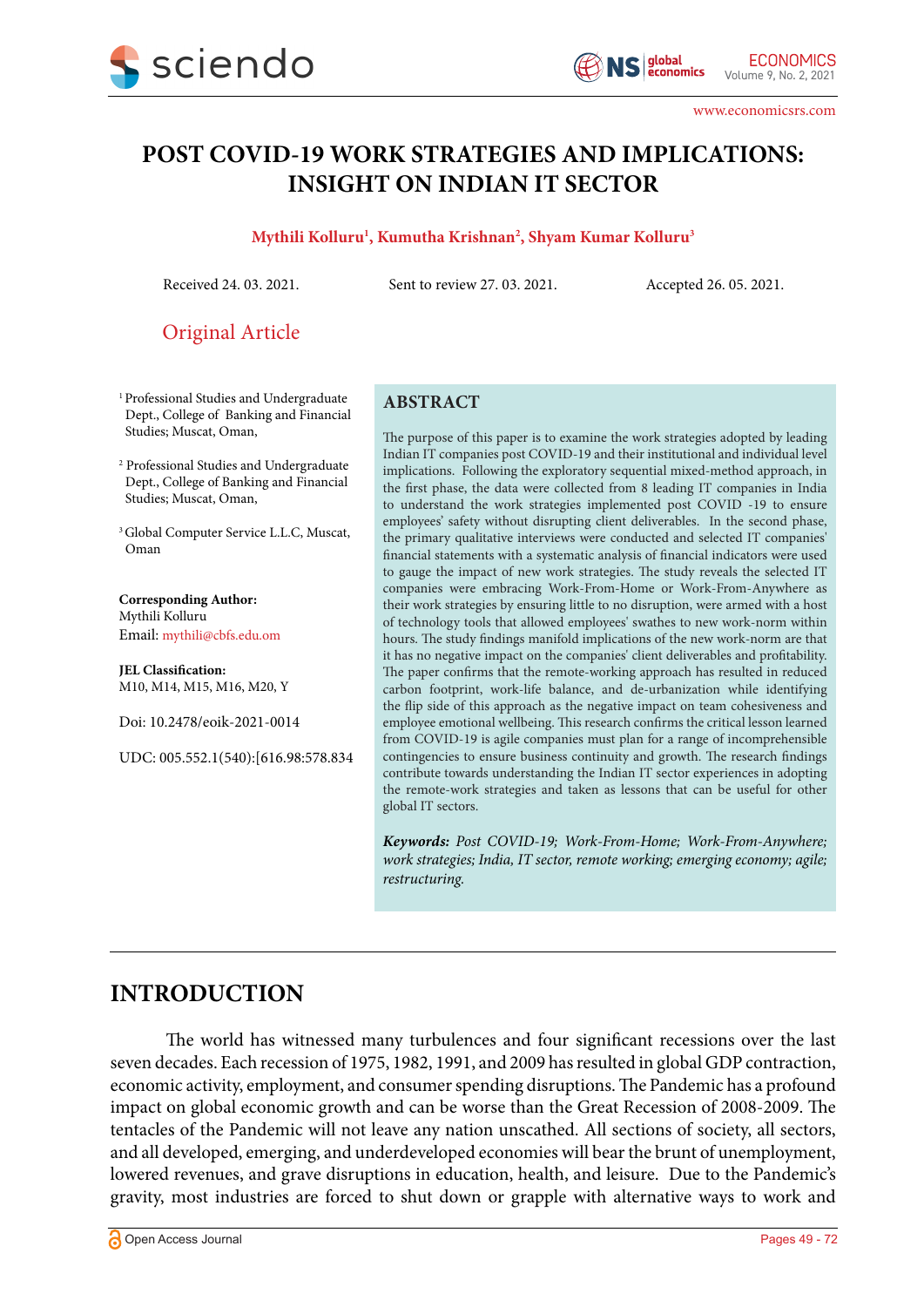generate revenue. While the sectors like the airline, tourism, and retail are hit the hardest, there are sectors like Information Technology (IT) and education and some other industries which can look towards alternative working strategies like remote working. The outbreak of novel coronavirus (COVID 19) made the world face an unexpected challenge that it had never encountered before. In December 2019, the highly contagious corona virus surfaced in Wuhan, China. Later in the year 2020, the novel coronavirus had a faster spread in countries worldwide, where the World Health Organisation (WHO) had declared the outbreak as a global pandemic on March 11, 2020. Many countries, including India, went on complete lockdown to limit the alarming spread and severity during the first and second quarters of 2020. The announcement had created an unexpected drift on employees' work patterns, allowing many knowledge workers to adapt to the remote work strategy. The government of India's announcement of 21 days nationwide lockdown on March 25, 2020, had significantly impacted the Indian IT sector companies' work strategies. The News Minute (2021) states that the IT sector is one of the pillars of modern India, contributing around 8% relative share to national GDP and providing more than 4 million direct and 10 million indirect employments. The COVID 19 pandemic and the continuous lockdown had created a new normal situation for the IT companies to allow their employees to Work-From-Home (WFH). The IT companies such as TCS, Infosys, Wipro, and Tech Mahindra had allowed their employees working at their overseas offices to fly back to India and allowed them to Work-From-Home (WFH). Even though there were initial hiccups, the government's support by easing the policies to facilitate the remote working conditions enabled many IT sector companies to accelerate their digital transformation due to the sudden lockdown situation. Mint (2020), The IT companies showed their resilience by embracing the new normal, allowing almost 98 percent of the IT workforce to Work-From-Home or select a hybrid work environment. The pandemic has stimulated the Indian information technology (IT) industry to accept a hybrid workforce strategy that offers the radical flexibility required to build organizational resilience. Simultaneously, the Indian IT Industry society National Association of Software and Service Companies (NASSCOM) is working on a framework to address the hybrid workforce and its implications on several aspects of the industry. Various industry players have taken the first step towards embracing this paradigm shift from Work-From-Office to Work-From-Home. The taste of remote working during the lockdown period allowed most IT companies to rethink a permanent change in their work strategies. [Mishra & Ishwar, \(2020\)](#page-21-0) state that the one large player of the sector, Tata Consultancy Services (TCS), had decided on a permanent shift of 75% of their 450,000 employees to Work-From-Home at any given time by introducing a 25/25 model for remote work. Another IT giant, Infosys, had informed that their future workplace is hybrid, allowing flexibility for their workforce to Work-From-Home (WFH) or Work-From-Anywhere (WFA). Work strategies such as Work-From-Home (WFH), Work-From-Anywhere (WFA), home office, hybrid work are common among knowledge workers today, especially in the IT industry. There is no doubt that companies' remote working models had brought about significant benefits to the companies and employees during COVID 19 crisis. However, there are negative impacts also felt by both companies and employees due to a high degree of isolation and work flexibility. Against such a potent backdrop, this research paper explores the experiences and nuances of the Work-From-Home (WFH) approach adopted by Indian Information Technology (IT) sector companies. Despite the challenging circumstances, infrastructural impediments, and lack of advanced technological and digital capabilities, most of the Indian Information Technology (IT) sector companies have been able to adopt variations of remote working and ensure uninterrupted client deliverables. India had made remote working a possibility. Yet, there are many issues regarding employee welfare, enhanced digital readiness that poses bottlenecks in the years ahead.

# **1. LITERATURE REVIEW**

The COVID-19 Pandemic, which started in Wuhan, China, has forced organizations and individuals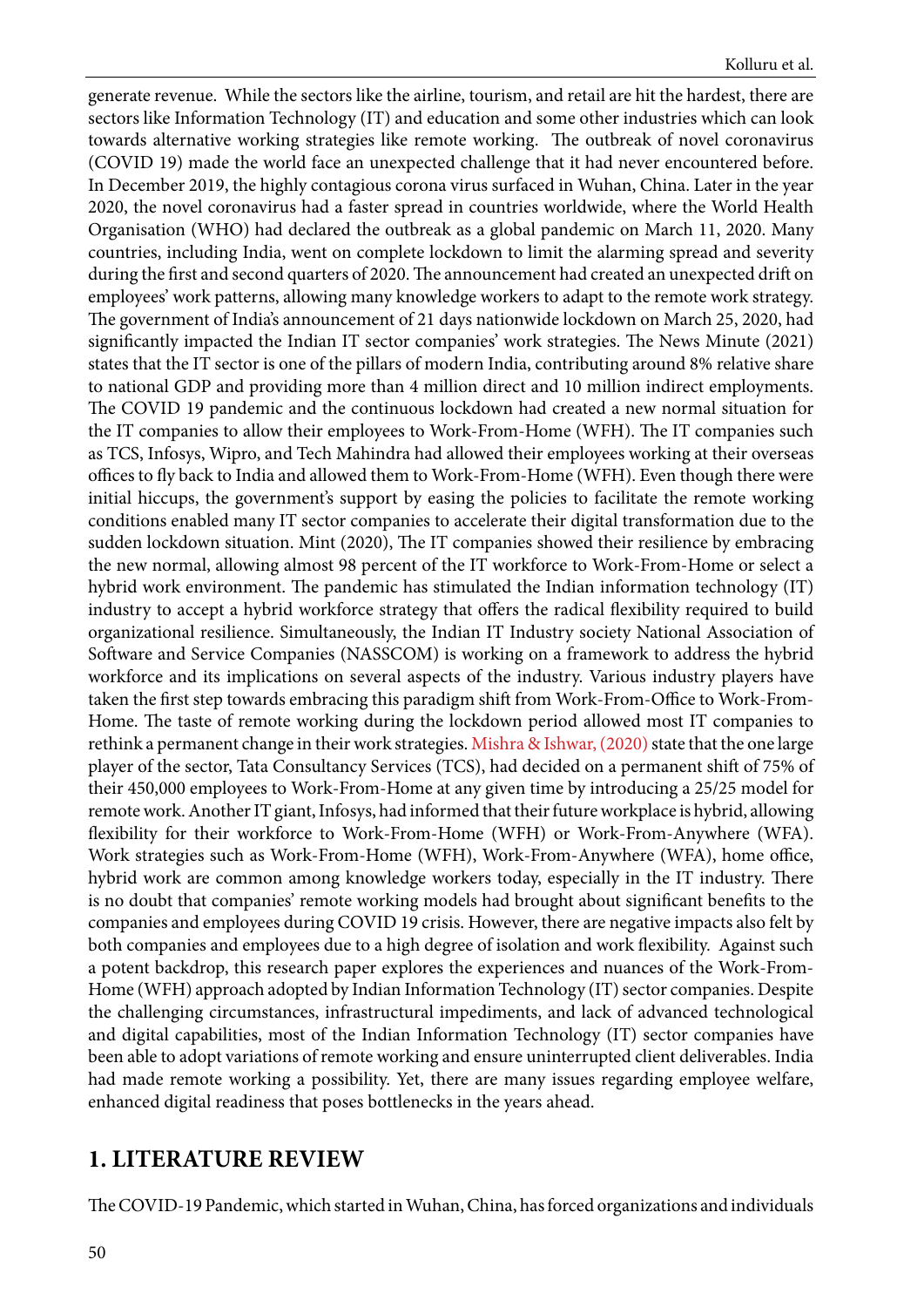worldwide to rethink, re-strategize, and remodel their organizations to grapple with the unexpected. The novel coronavirus has impacted society, economy, and business. To provide uninterrupted client deliverables, many sectors of the economy have devised innovative work strategies. A further look into the studies related to workplace approaches and techniques will provide more insights.

Choudhury (2020) traces that in 1970 OPEC oil embargo caused the gasoline prices to soar, which made commuting very expensive. This led to the Work-From-Home policies coming into effect. The policies favored other locations like homes, co-working spaces, coffee shops, and public libraries as places to work. Employees were given control over their schedules. The development of Work-From-Home saved time due to reduced commuting time and the sick leave in offices reduced. With the invention of computers, the internet, broadband connectivity, mobiles, and cloud computing, Work-From-Home (WFH) adoption increased in the 2000s. The author further stated that in 2015 there was an increase in productivity by 13% due to the adoption of WFH policies. When employees were given the freedom to choose between office and Work-From-Home, the productivity increased to 22 percent. These findings suggest that the employees should be given a free hand in determining which work option best fits their situation. According to Lewis & Hsu (2020) millions of workers have suddenly found themselves out of work, and many businesses are struggling to make payments. Keogh-Brown et al., (2020) state that the pandemic is far from over, and the full impact of the pandemic in terms of economic, social, environmental are yet to be determined. A recent report by Deloitte (2020) states that employees across the globe are implementing remote Work-From-Home. 82% of CEOs express the importance of this approach. Company leaders should align management practices and organizational culture to handle the risks and stress associated with the hybrid work strategy. In another report by Gartner (2020) survey results show that other than the COVID-19 push, other factors like attracting more talent to improve productivity fuel the need for a strategic shift to the Work-From-Home model. Almost three-quarters of CFOs surveyed by Gartner intend to shift at least 5 percent of employees from on-site locations to permanent remote working, and nearly a quarter of CFOs plan to change at least 20 percent. Economic times (2020) writes about a Boston consulting group's global survey results spanning over 12,000 employees across the USA, Germany, and India. This global survey reveals an exciting employee mind-shift. Employees have developed a keen appetite for flexible working hours. Their studies show that employees believe that this hybrid work strategy will sustain and even enhance their productivity. The survey is indicative of a significant preference shift among employees globally. Business line (2020) writes about Cisco employees' experience with the Work-From-Home (WFH) model. Professionals from India feel that there are primarily two benefits of the hybrid work model: increased autonomy and a dispersed team. The survey results show that most employees felt organizations should provide the same technologies at the office, even at home. 84% of the staff state that they want to upskill and become digitally skilled to perform effectively in the new workspace. According to [Business Insider, \(2020\)](#page-19-0), many of India's top IT companies, like Tech Mahindra, Infosys, and Wipro, are thinking of adopting the Work-From-Home (WFH) approach. On the other hand, Tata Consultancy Services (TCS) announced its plans to make Work-From-Home (WFH) a permanent part of its operating model last quarter with the 25/25 model. HCL Technologies has a 50/50 long-term vision for Work-From-Home. According to Economic Times (2020) the government announced simplified guidelines for BPOs and ITES companies to reduce the compliance burden to successfully continue permanently as the sector moves towards a blended working model in the post-COVID-19 era. The current practices for Other Service Providers (OSPs) seek to build friendly management for "Work-From-Home" and "Work-From-Anywhere" while removing frequent reporting obligations for such companies. [Lund et al, \(2020\)](#page-21-0) states that in many emerging economies, the occupations are inclined towards agriculture and manufacturing. Their remote working potential drops 12 to 26 percent. Although India is known globally for its high-tech and financial services industries, many of its workforce of 464 million are employed in professions like retail services and agriculture that cannot work remotely. In India, the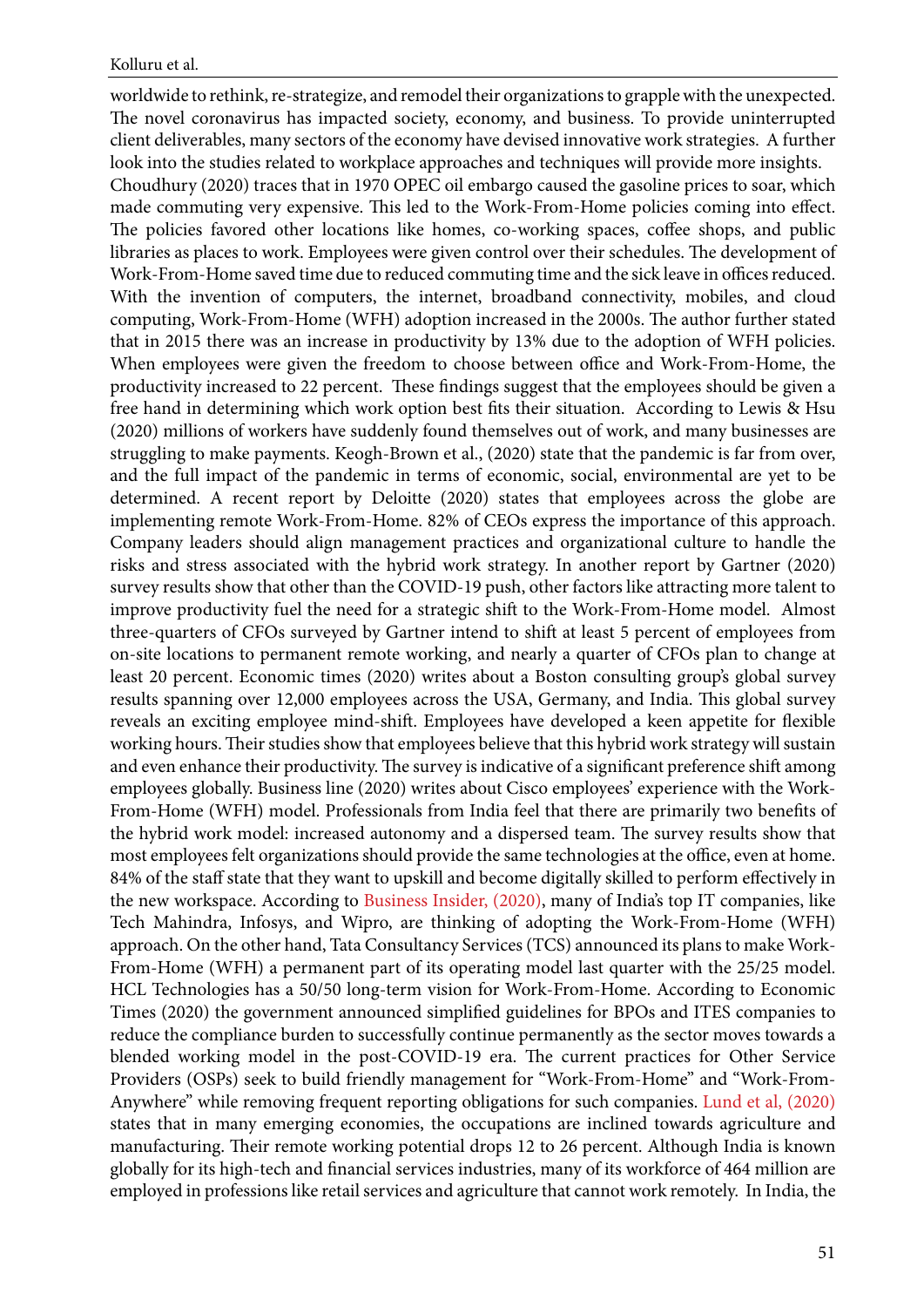workforce could spend just 12 percent of the time working remotely without losing effectiveness. The report further states that developing economies will not support remote working due to a lack of developed digital infrastructural capabilities. Business Standard (2020) states that IBM is one of India's largest IT service sector employers. They have a sizeable employee population in India and have adopted the Work-From-Home (WFH) for 99 percent of their workforce. One of the significant challenges that stare them in the face is an infrastructural capacity expansion to match the great need for online traffic and empowering employees to be more productive in the new distributed way of working. [Powell \(2020\)](#page-21-0) describes how individuals' work–family interface has been affected by the pandemic. The article covers areas of gender, work, and family and their implications for post-pandemic research. The report elaborates on the meaning of essential workers, virtual workers, workers with enhanced family demands, single employed parents, social supports, and issues of gender associated with these populations. [Howcroft and Taylor \(2014\)](#page-21-0) write that a considerable number of people have been forced to Work-From-Home throughout the crisis. The people will experience new challenges which do not relate to the confines of the traditional workplace challenges. [Bryant \(2000\)](#page-20-0) states that popular descriptions of Work-From-Home (WFH) models associate with words like flexibility, friendly, technological feasibility. Still, there are many pressures associated with this work model, leading to isolation and deprivation of leisure. The studies of [Taskin & Edwards \(2007\),](#page-23-0) [Mann & Holdsworth \(2003\),](#page-22-0) Valsecchi (2006), [Limburg & Jackson](#page-22-0) [\(2007\)](#page-22-0), [Lai & Burchell \(2008\)](#page-22-0) all affirm that online work intensification can leave employees with a feeling that they have to be available online all the time as the traditional style of management control dogma is based on the presence and visibility of employees. The present COVID-19 situation has bought to surface the online work intensification, which will also mirror the challenges discussed by previous scholars. Researchers like Townsend and Batchelor (2005), [Cavazotte et al.,](#page-20-0) [\(2014\)](#page-20-0) and [Dén-Nagy \(2014\)](#page-20-0) state that the accessibility to resources like utilities, caring responsibilities, shared living space, and organizational resources influences the employees' capacity to work. The works of [Donnelly and Proctor-Thomson \(2015\)](#page-20-0) assert that an increase in the Work-From-Home (WFH) approach will impact individuals' health due to continuous exposure to digital devices. Headache, eye strain, muscular pains in the neck and the shoulder region will surface due to the Work-From-Home approach. The studies done by [Randolph \(2017\)](#page-22-0) go further to discuss the implications of adhoc workstations, which will have severe ergonomics deficiencies as they were not initially designed as formal workstations. The research done by [Mann and Holdsworth \(2003\)](#page-22-0) discusses some more challenges of the remote working concept. He states that involuntary changes to working lives can result in the disappearance of fine lines between work and personal life, resulting in an emotional state of irritation, loneliness, worry and, guilt. The research of [Bryant](#page-20-0) [\(2000\)](#page-20-0), Wilson and Greenhill (2004), [Panteli & Stack \(2004\)](#page-22-0) and [Fonner & Stache \(2012\)](#page-21-0) reveal that the structural shift in homeworking could reinforce gender inequality further. According to [Sharma \(2020\)](#page-23-0), the Indian information Technology sector employs at least four million people. The lockdown has a tangible impact on India's Information Technology sector. Overnight the new normal working situation for all those employees became 'Work-From-Home (WFH).' Tata Consultancy Services, India's largest IT employer in India, has asked nearly ninety percent of its 450,000 employees to work remotely. The author further states that working professionals enter an era where homes are turning into mini office culture. Remote working will save office administration costs like electricity, phone, and infrastructure maintenance will significantly reduce due to strong emphasis on Work-From-Home. Several studies by scholars, articles by leading magazines like Harvard Business Review, reports by consulting agencies, and many articles by newspapers both national and international have discussed the prospects and risks of the Work-From-Home approach. The literature review covers studies before COVID-19 and research up to 2020. Despite the large volume of research, there is a gap that has been identified. There is no single comprehensive piece of literature on the Indian Information Technology (IT) sector experiences of Work-From-Home approach. This present study has two objectives; the first objective is to explore leading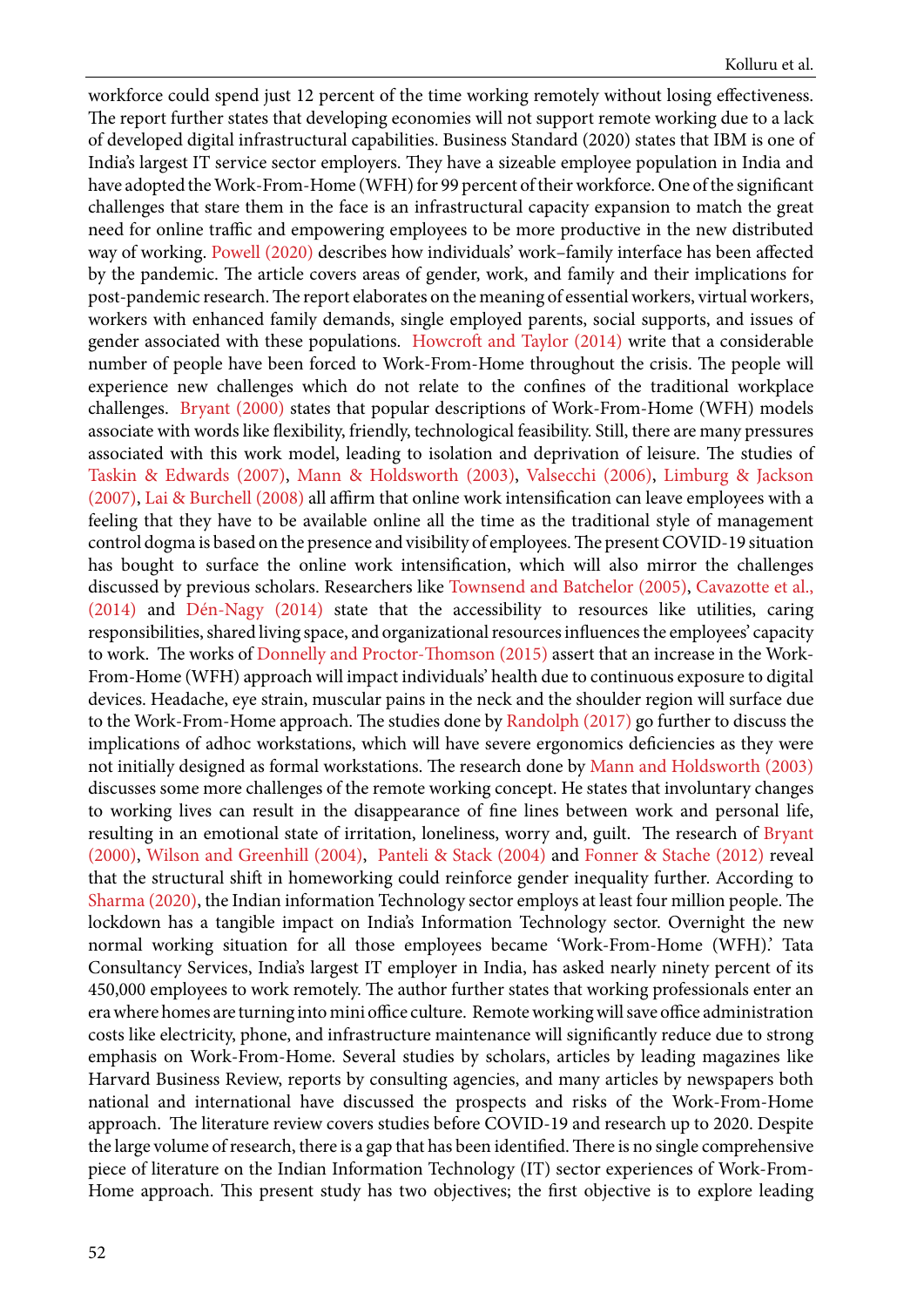Indian Information Technology Companies' work strategies. The second objective brings to light the implications of adopting the Work-From-Home approach for employees, organization, environment, and society. The research adds to the existing body of knowledge by sharing experiences of the Indian Information Technology (IT) sector in Work and employment in COVID-19.

# **2. METHODOLOGY**

This study aims to explore the workplace strategies that have resulted in the wake of the COVID-19 Pandemic. As the hybrid work model is in the nascent stage of implementation, it involves an exhaustive review of periodical articles, seminar papers, books, and edited volumes. The hybrid work strategy is a significant innovation, so a comprehensive literature review on work strategies adopted by countries in general and India in specific was conducted employing search engines. In addition to systematic reviews, other methodologies were primary qualitative interviews with 30 Information Technology sector administrators and experts, professionals from Bangalore region and qualitative case studies with a traditional qualitative approach. The qualitative interviews with conducted probed into the critical implications and consequences resulting from adopting the hybrid work strategies. The talks involved a discussion on the operational opportunities; implementation potential; organizational impact; the environmental, economic, and social options or outcomes of the hybrid model. Several reports and companies' financial statements with a systematic analysis of financial indicators was another method to gauge the impact of new work strategies. The study also examined the latest edition of the reports published by The National Association of Software and Service Companies (NASSCOM) and Electronics & Computer Software Export Promotion Council (ESC). As the adoption of the novel hybrid work model results from the COVID -19 Pandemic, limited data is available for research. Also, relevant companies' financial reports, and influential consultancy institutions, such as Boston Consulting Group, Deloitte, and McKinsey, were incorporated in the study. According to [Johnston \(2014\)](#page-21-0), Secondary analysis is also a systematic process with procedural and evaluative steps. Many scholars agree that secondary data's notable advantage is the cost-effectiveness and accessibility [\(Dale et al.,](#page-20-0)  [1988; Glaser, 1963; Smith, 2008\)](#page-20-0). Secondary data research allows a methodological benefit and can also contribute to research by enriching its knowledge resource. The methodological framework's empirical focus investigates the implementation and nuances of hybrid work strategy across India's eight top Information Technology companies.

# **3. RESULTS**

# **3.1. OVERVIEW OF INDIAN INFORMATION TECHNOLOGY (IT) SECTOR**

According to the Business line Hindu (2020), the Indian Information Technology sector has grown to become one of the pillars of India. It contributes 10% to the country's GDP. India's competency in information technology, specifically in computer software and IT-enabled services, is recognized globally. The Indian Information Technology (IT) sector has contributed to Indian IT exports over the last 20 years. With the industry's consolidation over the previous decade, the industry has witnessed growth in revenue and employee base. The Indian IT-BPM industry has an estimated value of US\$ 191 billion in FY2021, with a growth rate of 7% year to year. The digital economy is expected to reach US\$ one trillion by 2025. According to NASSCOM's (2020) report, the domestic Information Technology (IT) sector has a value of US\$ 147 billion in FY2020. The industry has created 4 million direct employment and 10 million indirect employment. NASSCOM (2019) states that the employee base has also grown to 1.02 million cumulatively for four leading Indian Information Technology (IT) majors, namely TCS, Infosys, Wipro, and HCL Tech. According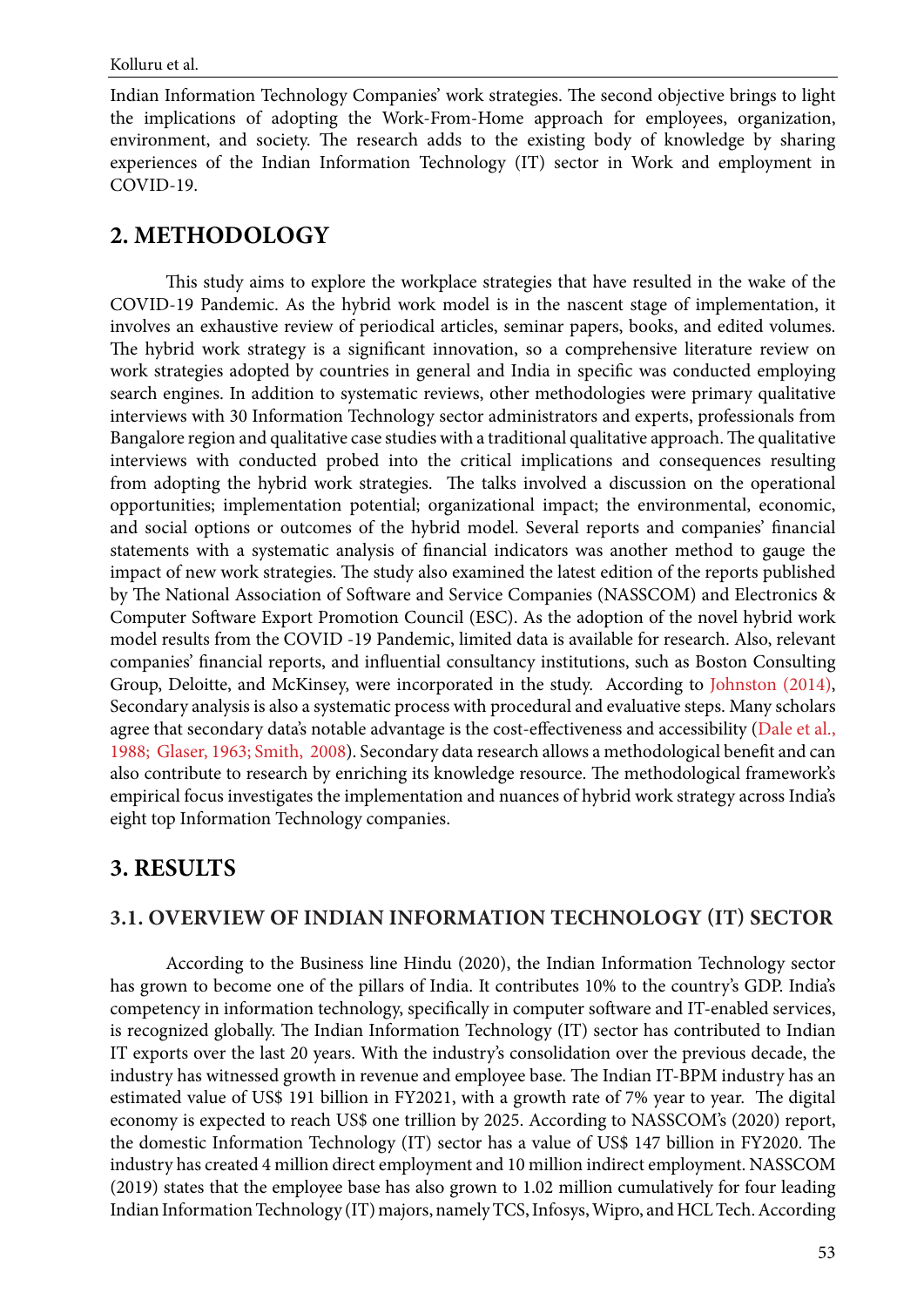to the The [Hindu BusinessLine \(2020\)](#page-21-0) the Indian government is actively involved in propelling the growth of the Information Technology (IT) sector. The government has identified Information Technology (IT) as one of the 12 champion service sectors.

| Components  | Value (Billion USD) |
|-------------|---------------------|
| IT services | 99                  |
| <b>BPM</b>  | 38                  |
| ER&d        | 31                  |
| Software    | 92                  |
| E-ecommerce | 57                  |

Table 1. The market size of Indian IT sector (FY 2020).

Source: Nasscom strategic report-2020.

The IT service component dominates the Indian Information Technology (IT) market for the fiscal year 2020. The total market size is US\$235 billion. The market has grown 2% as compared to 2019.

Table 2. Share of revenue of the Indian Information Technology (IT) (FY 2020).

| Components                               | Percentage |
|------------------------------------------|------------|
| IT services                              | 50.7       |
| Software products & engineering services | 21.1       |
| <b>Business Process Management</b>       | 19.8       |
| Hardware                                 | 8.4        |
|                                          |            |

Source: Nasscom strategic report-2020.

In terms of contribution the Information Technology (IT) sector has the highest contribution with 50%, followed by software products at 21%. Hardware component contributes the least 8.4% to the overall sectoral revenue generation.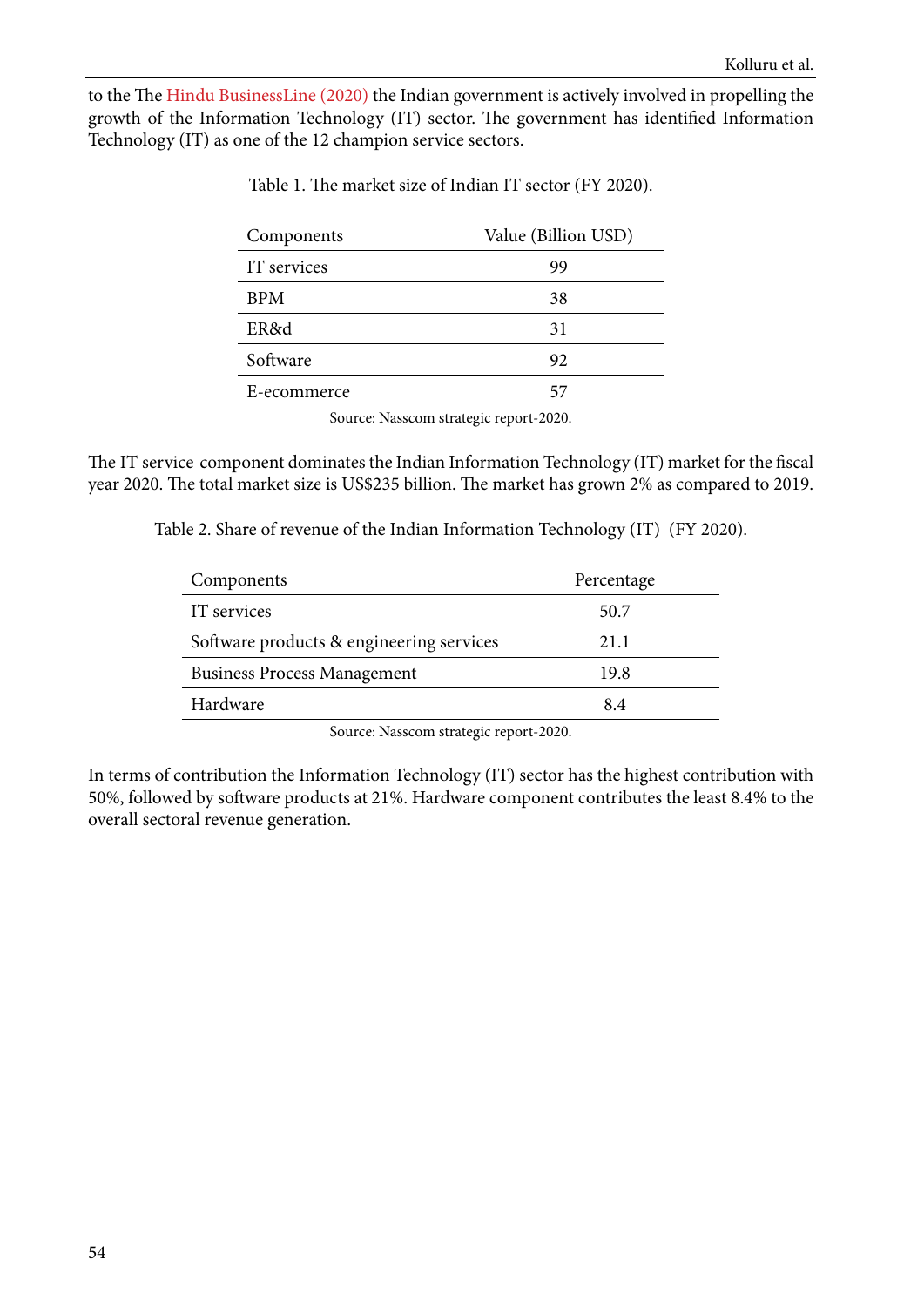| Financial Year | Export | Domestic |
|----------------|--------|----------|
| 2010           | 50     | 24       |
| 2011           | 59     | 29       |
| 2012           | 69     | 32       |
| 2013           | 76     | 32       |
| 2014           | 86     | 32       |
| 2015           | 99     | 34       |
| 2016           | 108    | 35       |
| 2017           | 117    | 37       |
| 2018           | 126    | 41       |
| 2019           | 136    | 41       |
| 2020           | 147    | 41       |

Table 3. Total export and domestic revenue generated by the Indian IT sector (2010-2021).

Source: Nasscom strategic report-2020.

The Indian Information Technology (IT) sector's export revenue stood at 136 billion in 2019 and rose to 147 billion in 2020. The export market revenue is higher than the domestic revenue. Over the decade, the gap between domestic and export revenue has widened.

The Indian Information Technology sector has contributed significantly to the Indian growth story. The industry has grown exponentially and moved up in the value chain. It has transformed from providing initial staffing to software development to integration and IT business consulting. But COVID-19 is expected to make international travel riskier and costlier. This paradigm shift will widen the distance between clients and impact the Indian Information Technology (IT) global competitiveness.

## **3.2. TELEPHONIC INTERVIEW ANALYSIS**

Thirty Information Technology (IT) sector administrators, experts, and professionals from the Bangalore region of India, were interviewed over the telephone. The analysis of the interviews are presented below.

Question: Has your organization adopted Work-From-Home or Work-From-Anywhere approach?

| Table 4. Organizations Work approach. |  |
|---------------------------------------|--|
|---------------------------------------|--|

| Approach                    | Frequency | Percentage |
|-----------------------------|-----------|------------|
| Work-From-Home              | 21        | 70         |
| Work-From-Anywhere approach |           | 30         |
| Total                       | 30        | 100        |

Source: Compiled by authors.

Analysis: Most of the organizations have shown a preference for the Work-From-Home (WFH) compared to the Work-From-Anywhere (WFA) approach. The respondents stated that since the outbreak of COVID-19, many Information Technology (IT) professionals had shown an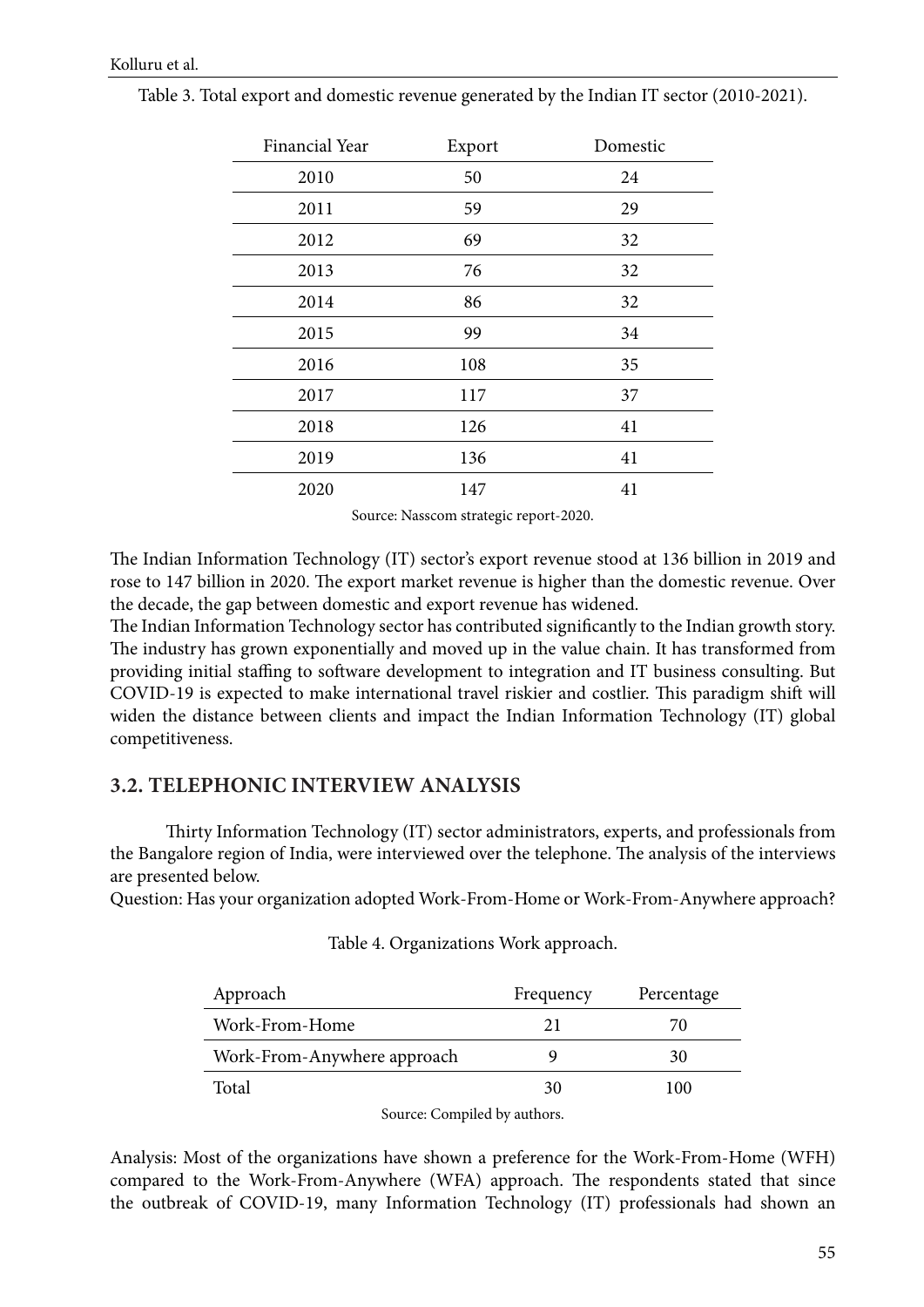inclination to remote working. The initial perception was motivated by health and safety reasons, but organizations supported the necessary technology tools and flexible work arrangements. They were more convinced that remote working, be it the Work-From-Home or Work-From-Anywhere approach, is the appropriate work strategy moving forward.

Question: How are organizations able to adapt to remote working?

Analysis: The leadership of the organizations was not comfortable with the concept of remote working. The organization's stated concerns were employee productivity, communication interruptions, project timelines, and cybersecurity issues. But with time, organizations have embraced the digital work environment and have developed efficient HR processes to manage remote employee working. The Indian government supported the organizations by applying key regulations to remove hurdles that blocked business processing outsourcing and IT-enabled services firms from implementing long-term Work-From-Home (WFH) compared to the Work-From-Anywhere (WFA) approach.

Question: Do employees have access to the right technological tools to support remote working?

Analysis: Though the COVID-19 has created short-term challenges for organizations, it has proved to be a catalyst for companies to adopt various technological tools to support the remote working concept. Most of the employees have access to corporate communication and collaboration tools. Some employees who have adopted the Work-From-Anywhere (WFA) approach are facing challenges of working in interior geographical locations.

Question: Specify the software application used in remote working and benefits derived from the application.

Analysis: Since the beginning of the Pandemic, there are many existing and new software applications that have enabled virtual and client interactions. Organizations are working with Microsoft Teams which has integration capabilities. Other software applications that are popular are Zoom, Google meet, and many more.

| Software tools  | Application                                      | <b>Benefits</b>                                   |
|-----------------|--------------------------------------------------|---------------------------------------------------|
|                 |                                                  | Availability of recording option                  |
|                 |                                                  | High user threshold                               |
|                 |                                                  | Less data consumption                             |
| Zoom            | Virtual meetings                                 | Screen share                                      |
|                 |                                                  | Break out room                                    |
|                 |                                                  | Integrates with google calendar                   |
|                 | Virtual meetings,                                | Compatible with all operating systems             |
| Skype           | communication                                    | Robust security                                   |
|                 |                                                  | Availability of recording option                  |
| Microsoft Teams | Virtual meetings, daily<br>communication, remote | Break out room                                    |
|                 |                                                  | Screen share                                      |
|                 | collaboration tool                               | Integration with other Microsoft applications     |
|                 |                                                  | Integrates with google calendar                   |
|                 |                                                  | User friendly                                     |
| Google Meet     | Virtual meetings                                 | Integrates with google calendar                   |
|                 |                                                  | High storage                                      |
| Google Drive    | Document management                              | Multiple document authors can work simultaneously |
|                 |                                                  | Course Compiled by outhors                        |

Table 5. Technological tools utilized in remote working.

Source - Compiled by authors.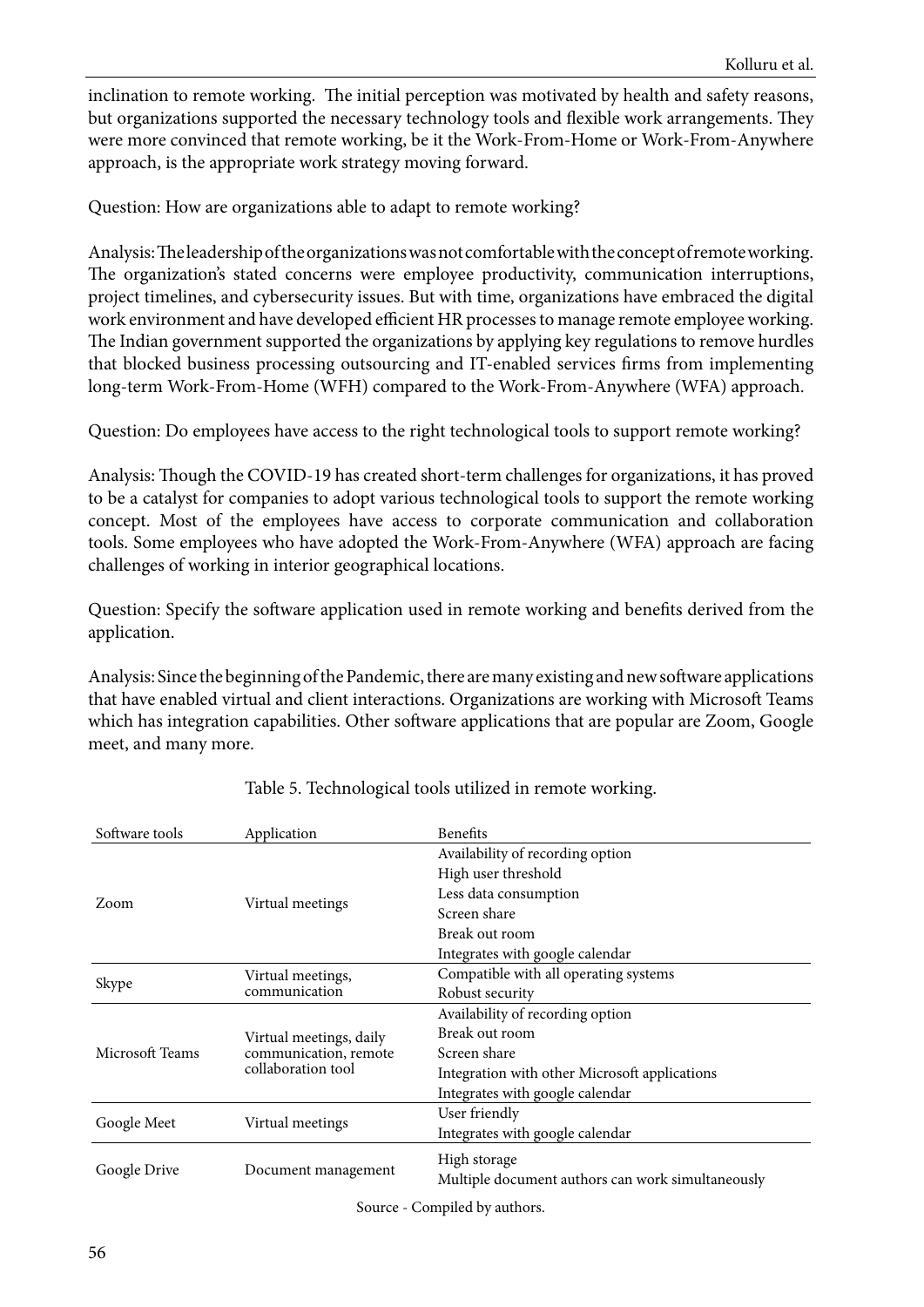Question: What is the communication strategy deployed to monitor remote working?

Analysis: Communication is the lifeline for all organizations. Establishing an efficient communication channel is vital in this digital environment. Most of the organizations prefer to use Microsoft Teams. Some organizations prefer technological tools like Prohance and SAPIENCE.

Question: How are employees managing professional life in less formalized environments?

Analysis: There is a mixed response from organizations. Many employees are facing challenges to balance household management and childcare. As most educational institutions have also adopted online learning, this only adds to employees' pressures. However, some employees have a better work-life balance as they have more time to spend with family and no commute time.

Question: What budgets have IT companies provided for remote working?

Analysis: COVID-19 has impacted organizations' ability to spend. Some organizations do not have the potential to invest in new technology. Few organizations provide laptops and gadgets and have tried to improve connectivity by using virtual private networks (VPNs) and allowed concessions in periods of extremely slow Wi-Fi. Some organizations are providing INR.15,000 to each employee to make their homes into mini offices.

Question: How are the challenges of network security addressed?

Analysis: With many people working from home, hackers, and cybercriminals, phishing attacks, security breaches have increased. Organizations are conducting security audits to access the vulnerabilities in the system. Many organizations are providing employee training on proper security protocols.

Question: What are the specific difficulties encountered by employees in remote working?

Analysis: Most common difficulties stated by the respondents are: Network and connectivity issues Power supply issues Challenges due to improper setup Increase in work during Work-From-Home (WFH) Physical and emotional health issue

# **3.3. WORKPLACE STRATEGIES**

During the financial crisis of 2008, technology and economic turmoil were intertwined, and technology spending took a downturn. Still, with the beginning of the pandemic, technology adoption has grown much faster than businesses and the economy. Strangely the COVID-19 pandemic has accelerated digital transformation. With the acceleration of digital technologies, digital offerings have found their way across sales, customer service, and operations. The developments on the technology front have given rise to a revolution in workplace strategies across the globe. One of the most common approaches in the 'new normal' is the Work-From-Home Strategy (WFH). Major Indian IT giants like Tata Consultancy Services, Infosys, and Wipro have adopted this model or variations. Though 15% to 50% of the staff report to work the new corporate strategy for many IT companies are Work-From-Home (WFH) or Work- From- Anywhere. From the selected eight IT companies in India 75% had informed its novel work strategy as Work- From-Home and 25%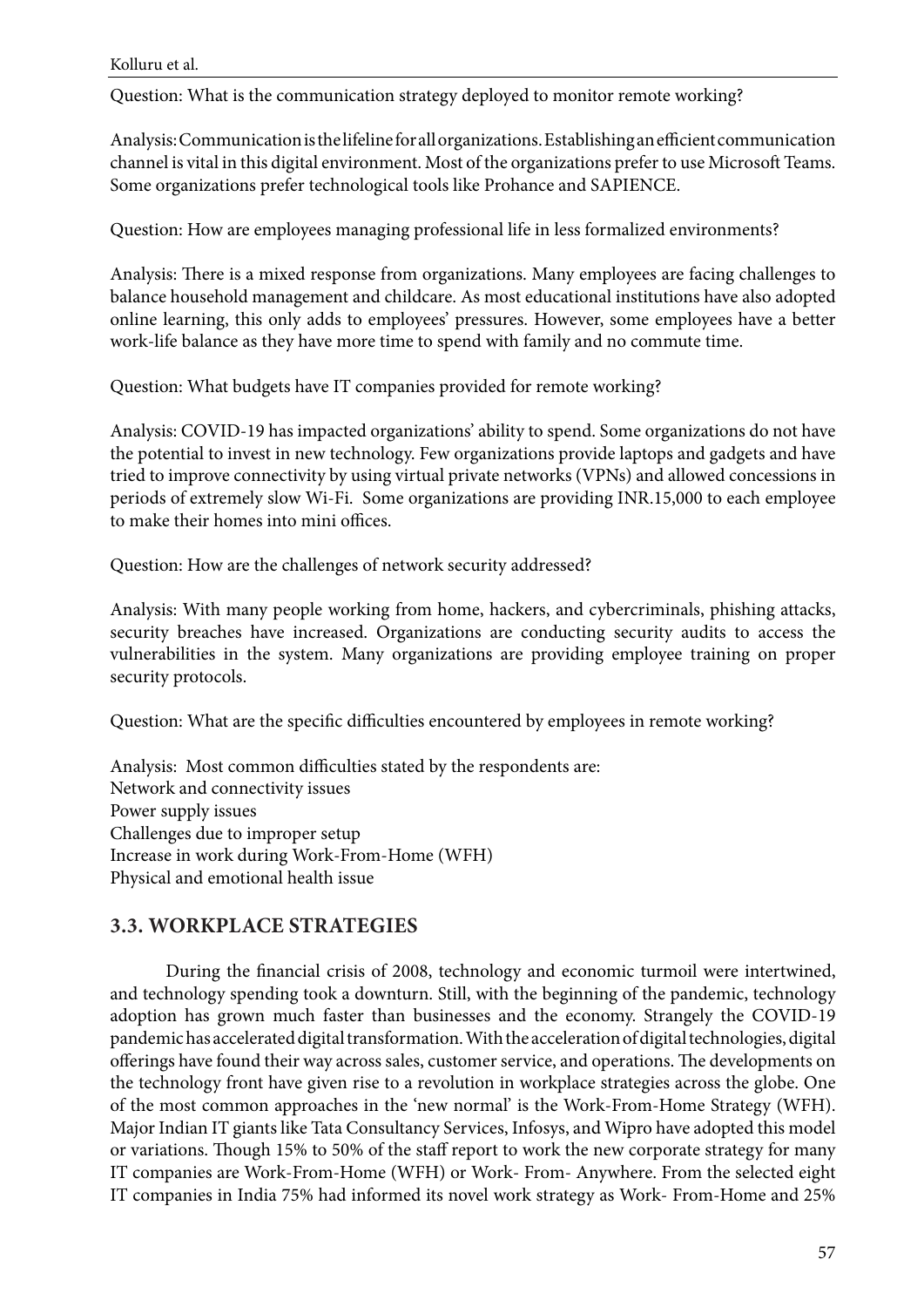stated as Work-From-Anywhere (Table 6.).

| Work strategy                | Per centage |
|------------------------------|-------------|
| Work – From – Home           | 75%         |
| Work – From – Anywhere       | 2.5%        |
| Source: Compiled by authors. |             |

Table 6. Remote work strategy adopted by the 8 selected IT companies in India.

The Indian IT sector is growing by leaps and bounds and continues to be the global leader in computer software and information communication technology-enabled services provider by transforming India as the world's outsourcing capital. It is vital as more than half of the Fortune 500 companies had outsourced their software requirement to Indian IT companies. Like other industries due to COVID 19 pandemic, the digital industry also faced several challenges. India IT companies' resilient and proactive nature had brought upon more success stories by making structural changes to the paradigm shift. Top eight Indian IT companies were selected to explore work strategies adopted to move forward. The selected companies and their past five years revenues were presented in Table 7.

Table 7. Revenues from operations of selected IT companies.

|                                  | Year ended 31st March (INR Billion) |          |          |          |          |  |
|----------------------------------|-------------------------------------|----------|----------|----------|----------|--|
|                                  | 2016                                | 2017     | 2018     | 2019     | 2020     |  |
| <b>Tata Consultancy Services</b> | 1,086.46                            | 1,179.66 | 1,231.04 | 1,464.63 | 1,569.49 |  |
| Infosys                          | 539.83                              | 592.89   | 619.41   | 731.07   | 790.47   |  |
| Wipro                            | 512.48                              | 550.40   | 544.87   | 585.85   | 610.23   |  |
| Tech Mahindra                    | 264.94                              | 291.41   | 307.73   | 347.42   | 368.68   |  |
| <b>HCL</b> Technologies          | 311.36                              | 475.68   | 505.69   | 604.27   | 706.76   |  |
| Redington India Ltd              | 354.30                              | 411.15   | 434.59   | 465.36   | 514.65   |  |
| Larsen & Toubro Infotech Ltd     | 58.46                               | 65.01    | 73.07    | 94.46    | 108.79   |  |
| Mindtree Ltd                     | 46.73                               | 52.36    | 54.63    | 70.22    | 77.64    |  |

Source: Compiled by authors based on companies' annual reports.

TCS was one of the IT companies taking proactive measures at the Pandemic's initial stage by immediately announcing travel restrictions and canceling physical international meetings to ensure their workforce's safety. The sudden disruption created by the COVID-19 Pandemic was a significant challenge for a company like TCS with 448,464 employees. However, TCS embraced the change successfully as they have already deployed the hybrid work model for the past 50 years ([Mishra and Ishwar,2020\)](#page-22-0). They were equipped with the necessary infrastructure to respond to the uncertainty proactively using a collaboration platform, cloud services, and robust security practices. Therefore, TCS immediately launched the 'Secured borderless workplaces (SBWS)' model to ensure business continuity by allowing their workforce to Work-From-Home ([Tata Consultancy](#page-23-0) [Services, 2020](#page-23-0)). The SBWS model facilitated TCS to relocate 95% of their workforce to Work-From-Home (WFH) and ensure the projects' quality and delivery time met as intended. The success of SBWS had led TCS to announce the 25 by 25 model. The company expects to make a permanent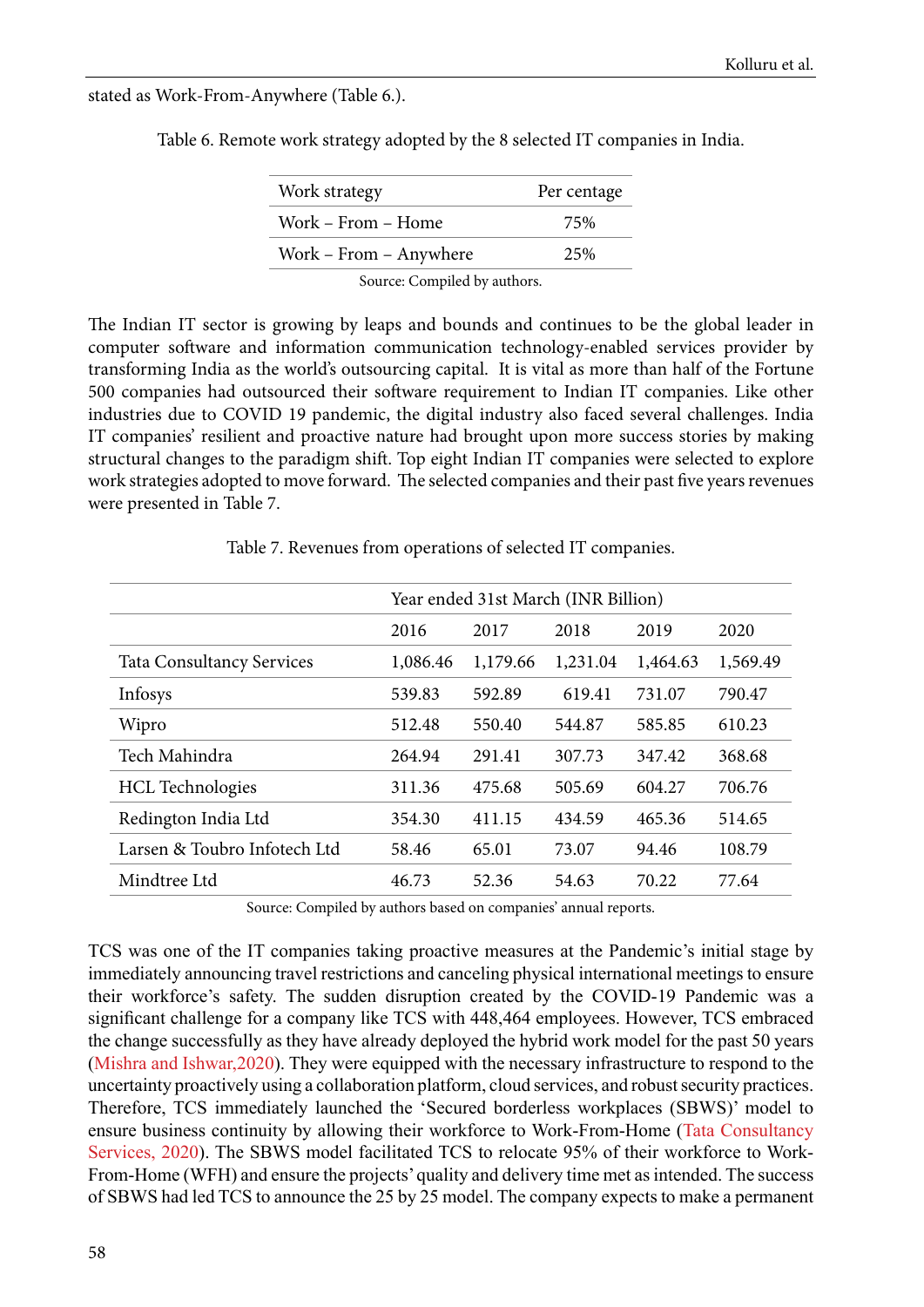shift in its work strategy by allowing only 25% of its workforce to work at office premises at a given time by the year 2025. Infosys transformed its work strategy within three weeks of office closedown by letting 90% of the 242,373 employees spread around 40 countries to Work-From-Home. This trend has increased by 98% now as the company invested in updated IT tools and IT infrastructure to seal the cracks to avoid cyberattacks and strengthen cyber-security. Robust training programs are in place to elevate employees' best practices for preventing cyberattacks and data breaches. Eradication of fixed cost and less office space maintenance had positively impacted the company's financial performance, allowing Infosys to think about moving to a flexible working model ([Business Today, 2020](#page-20-0)). The company had decided to move 33% of the workforce to Work-From-Home permanently, and 66% of the staff will be adapting the flexible work model [\(Khetarpal,](#page-22-0)  [2020\)](#page-22-0). Wipro prolonged Work-From-Home for 98% of the workforce till April 2021. The company has implemented plans for adapting flexible work models by re-skilling their workforce by accelerating remote learning, new reality learning such as gig economy and crowdsourcing, and self-driven learning. Having a robust set of technology helped Wipro jump immediately into hyperdrive during the pandemic, enabling the workforce to work remotely. They believe that 100% work from the office will not be a reality in the future in any circumstances and affirms a hybrid work mode for the future by creating a next-generation workplace through Wipro Virtuadesk ([Business Today, 2020](#page-20-0)). HCL Technologies have developed a Management Framework to lessen the impact of the Covid-19 outbreak on its employees and clients. They have developed a structured pandemic policy to ensure employee safety & health, and client commitments. They have successfully implemented the Work-From-Home approach. 76% of their India-based employees and 92% of their employees in other geographies can Work-From-Home (WFH). In specific geographies, a limited set of their employees are working from our offices. The company has redesigned the digital workplaces by executing organizational strategies, concentrating on userexperience parameters, productivity measurement metrics, office locations, employee gains, user devices, and IT assistance that are enablement to assure continuous business growth (Sharma, 2020). They have designed a fluid digital workplace that provides flexibility, scalability, and ondemand availability ([Chatterjee, 2020](#page-20-0)). The company has asked the employees to report to the office at least once a week. At HCL, HR department has decided that employees who have young (1-5 years) children, or aged (50 years) parents can continue to Work-From-Home. Employees in the age group of 50 to 55 are also exempt. They have also decided that on no specific day will any of the company's development centers exceed 20% capacity [\(Gill, 2020\)](#page-21-0). Redington India tackled the pandemic with their "De-risking the continuum" strategy. It was a well-articulated and coordinated application of enabling Work-From-Home (WFH) for all employees with IT Communication, Collaboration & Connectivity tools. Redington's investment in digitalizing the entire organization proved to be critical towards ensuring business continuity. To provide continuous support to employees and meet consumer demands, they adopted a tactical risk mitigation playbook, focusing on important "7Cs" developed and immediately deployed. The seven Cs' are Cash flow, Collection, Cost, Customers, Contracts, Control, and Communication. The company adopted a measured and practical approach by putting in place a systematic Work-From-Home (WFH) routine involving total partial & by-rotation attendance to office-based roles, responsibilities, and job-content. The company also accelerated its transition towards a fully Digitalized Organization by digitizing most functions, processes, and systems [\(Business Standard, 2020\)](#page-20-0). Tech Mahindra is another IT giant which was proactive in the uncertain situation arisen by COVID-19 with well ahead planned IT infrastructure. Immediately the firm was able to shift its work environment without any hassle to remote working by sending 93% of the employees to Work-From-Home ([Arora, 2020](#page-20-0)). Tech Mahindra sees the current situation as an excellent opportunity to continuously monitor programs' health by combining all its work premises and Work-From-Home (WFH) facilities. In the long run, the firm is deciding to have 25 - 35 percent of the workforce to Work-From-Anywhere (WFA), providing them the liberty to choose between Work-From-Anywhere (WFA) and Work-From-Office (WFO). The concept to Work-From-Anywhere (WFA) has seen as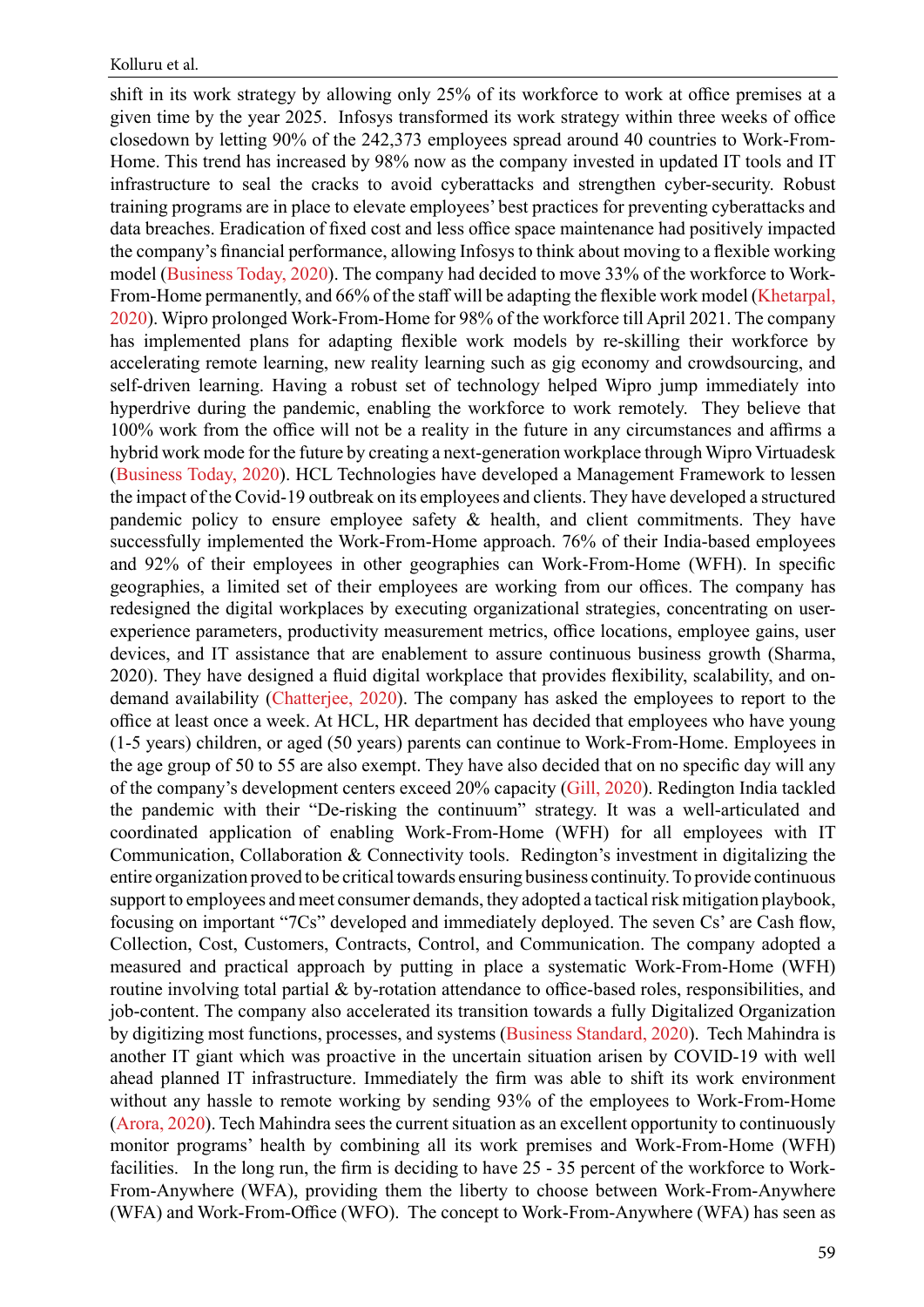a future benefit by Tech Mahindra to impact their margins positively [\(Gill, 2020](#page-21-0)). Larsen and Toubro Intech is the IT arm of India's largest conglomerate. They started to deal with the crisis with a 'beginner's mind' approach that will benefit the company in the mid to long-term. During the pandemic for employee communications, they leveraged collaboration platforms such as Facebook Workplace, Microsoft Teams, Cisco WebEx, and emails to keep them committed and productive as they Work-From-Home. Thousands of Larsen and Toubro Intech employees across 30 countries and clients work remotely. The support staff provided essential infrastructure and organizational support to enable the employees to Work-From-Home (WFH). Their pandemic approach's building blocks were agility, transparency, honesty, and passion for solving are the basic tenets of Larsen and Toubro Intech. They adopted the Work-From-Home (WFH) approach only during the pandemic. In 2021, Larsen & Toubro Infotech has launched its return-to-work app LTI Safe Radius. This app helps enterprises maintain a safe work environment as employees return to work in a phased manner amid Covid-19. LTI Safe Radius is a technology solution that approaches these critical requirements of employee safety and business continuity. This datadriven platform will be valid for enterprises to manage operations most efficiently and assure employees about their safety & wellbeing. The employees can analyze information across office locations on LTI's self-serve analytics platform Mosaic Lens. The tool provides analytics, comprehensive reports, and visualization for day-to-day decisions ([Abhishek, 2020](#page-20-0)). Mindtree, a leading Global Technology consulting and services company, devised a plan which covered four essential areas - health and safety, business continuity, client support, and communications. The entire workforce in non-India locations and 70% of employees in India work remotely. For Mindtree employees, WFH was not new as this practice has been instilled for a few years. The employees have been 100% productive and connected whenever they have worked from home. The crisis management team at Mindtree developed a war zone anchor team for all verticals, and they used the hub and spoke method to handle communications. A global contact center, 24/7 medical buddy to address employee emotional issues, was established. Their agile methodologies, collaborative tools, and learning platforms ensure that their employees will meet client requirements (Table 8.).

| Selected IT companies in India   | IT communication & collaboration tools used                                           |
|----------------------------------|---------------------------------------------------------------------------------------|
| <b>Tata Consultancy Services</b> | SBWS Model; Microsoft 365                                                             |
| Infosys                          | InfyMe app;                                                                           |
| Wipro                            | Virtuadesk; Microsoft 365                                                             |
| Tech Mahindra                    | Facebook Workplace, Microsoft Teams, Cisco WebEx                                      |
| <b>HCL</b> Technologies          | <b>HCL Sametime</b> ; <b>HCL connections</b>                                          |
| Redington India Ltd              | Remote monitoring and device Agnostic, Encrypted data<br>communication, MS Teams      |
| Larsen & Toubro Infotech Ltd     | xFH model; WebEx, MS Teams, Workplace                                                 |
| Mindtree Ltd                     | MS Teams; BYOD with virtual desktop infrastructure;<br>Cloud-based web proxy solution |
|                                  | Course Compiled by outhors                                                            |

Table 8. IT communication, collaboration and connectivity tools used to implement the remote work model.

Source: Compiled by authors.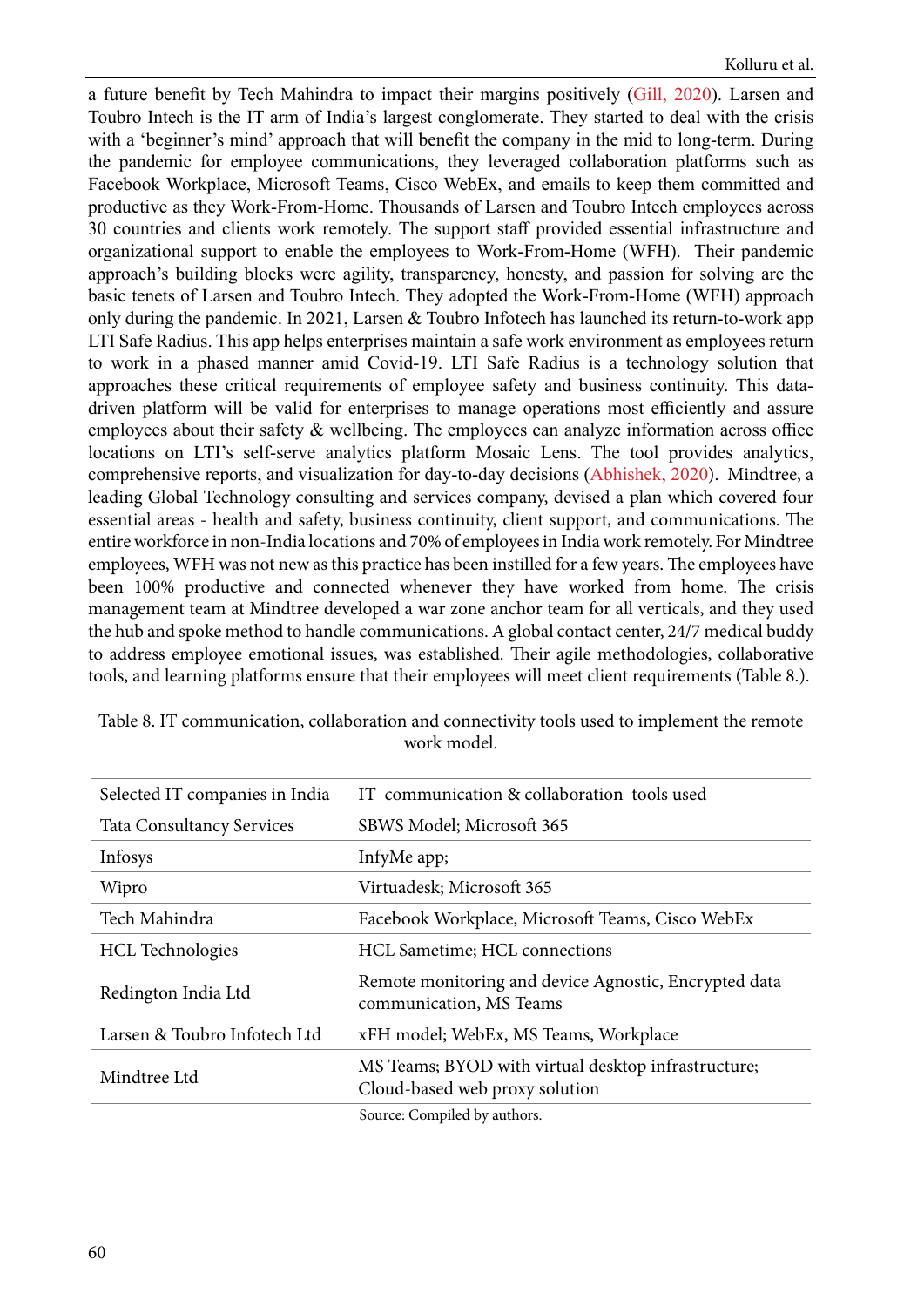## **3.4. IMPLICATIONS**

The birth of remote work culture to place during the COVID-19, when India went for complete lockdown, the line between office and home began to blur. Now flexible workspaces, decentralized offices, Work-From-Home (WFH), Work-From-Anywhere (WFA) are the new workplace strategies that have created a seismic change in employees and organizations globally. India is emerging as the second-largest market for flexible workspaces in the region. Globally, many organizations, including tech giants Facebook and Twitter, have already given their staff the option to permanently WFH. The accelerating remote work culture has eliminated travel times. It has added hours to the day, enhancing organizational productivity as many employers are looking at remote working as a long-term practice.

The hybrid work model helps the organizations acquire a better talent pool, accomplish innovation, and create more value for stakeholders. It is more flexible, digital and is enhancing employee productivity and satisfaction. This is the beginning of a new change, but the difference comes with its ramifications. On one side, it has increased productivity, but the flip side has holistically impacted the employees' life schedules and has bought mental health issues to the surface.

### **3.4.1. ORGANIZATIONAL IMPLICATIONS**

The selected companies last five years revenue from operations were studied by the authors to understand the trend of revenue growth during COVID 19 pandemic and the last three quarter of post pandemic situation.

|                                  | Year ended 31st March |      |        |      |      |
|----------------------------------|-----------------------|------|--------|------|------|
|                                  | 2016                  | 2017 | 2018   | 2019 | 2020 |
| <b>Tata Consultancy Services</b> | 15%                   | 9%   | 4%     | 19%  | 7%   |
| Infosys                          | 14%                   | 10%  | 4%     | 18%  | 8%   |
| Wipro                            | 9%                    | 7%   | $-1\%$ | 8%   | 4%   |
| Tech Mahindra                    | 17%                   | 10%  | 6%     | 13%  | 6%   |
| <b>HCL</b> Technologies          | $-15%$                | 53%  | 6%     | 19%  | 17%  |
| Redington India Ltd              | 12%                   | 16%  | 6%     | 7%   | 11%  |
| Larsen & Toubro Infotech Ltd     |                       | 11%  | 12%    | 29%  | 15%  |
| Mindtree Ltd                     | 31%                   | 12%  | 4%     | 29%  | 11%  |
|                                  |                       |      |        |      |      |

Table 9. Revenue growth percentage YoY analysis.

Source: Compiled by authors based on companies' annual reports.

## **3.4.1.1. STEADY REVENUE GROWTH**

The IT bellwether TCS is one of the pioneers during the pandemic to announce the Work-From-Home (WFH) strategy they successfully implemented. The company believes during the lockdown; the company came out more robust than ever before by allowing over 90% of its works force in India to Work-From-Home. For the financial year 2020, the company's resilient nature allowed the company to show growth of 7% in its sales revenue, compared to the previous year's performance (Table 9.). Further, the company's revenue for the last three quarters (from April 2020 to December 2020) reaches 77% of the previous financial year revenue ensures TCS's financial performances bouncing back to pre-COVID level growth (Table 10.). Infosys invested enormous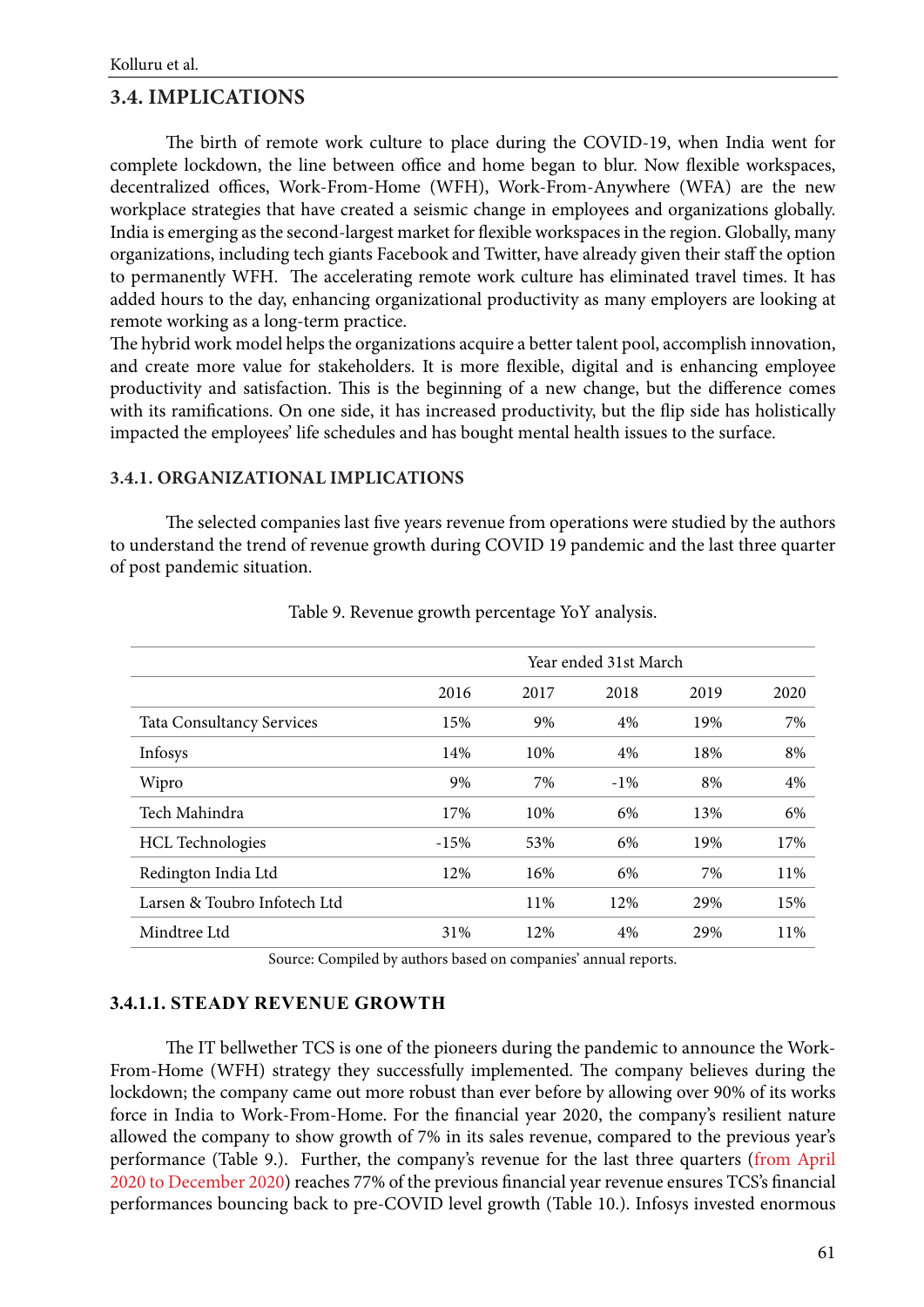amounts for repatriation flights to get down their employees from various destinations and reunite them safely with their families. Further, the company assured its employees that no one would be laid-off due to the pandemic situation giving the employees the confidence to react positively to the changes made on their work strategy. The employees accepted the novel hybrid work model without any hesitations and improved its revenue on operations by 8% for FY 2020. Infosys has achieved 94% of the previous year's revenue on operations by the end of the third quarter of FY 2021 (Table 9.). The improvement in financial figures of the company depicts the success of the hybrid work strategy implemented by the company. HCL Technologies rally ardently towards responding to the uncertainties created by the pandemic and proved to be the fastest-growing large technology company for the fourth consecutive year with an income growth of 17% for FY 2020 (Table 10.). Also, Larsen & Turbo Infotech limited, Redington India Limited, Mindtree Ltd, succeeded in maintaining their revenue growth at 15%, 11%, and 11%, respectively, for FY 2020. According to Table 2. the selected companies' revenue growth for FY 2020 is not impressive as for the previous year. However, Table 9. proves that the companies' resilient nature enabled them to face the uncertainty proactively and allow the companies to bounce back to the pre-COVID-19 performances in the last three quarters completed.

|                                  | Year ended<br>31/03/2020 | Financial year 2021 |                   |                   | Total of<br>last 3<br>quarters | $%$ of<br>revenue<br>of first<br>3 QTR          |
|----------------------------------|--------------------------|---------------------|-------------------|-------------------|--------------------------------|-------------------------------------------------|
|                                  |                          | 1st<br><b>QTR</b>   | 2nd<br><b>QTR</b> | 3rd<br><b>QTR</b> |                                | of 2021<br>compared<br>to revenue<br>of FY 2020 |
| <b>Tata Consultancy Services</b> | 1,569                    | 383                 | 401               | 420               | 1,205                          | 77%                                             |
| Infosys                          | 790                      | 237                 | 246               | 259               | 742                            | 94%                                             |
| Wipro                            | 610                      | 149                 | 151               | 157               | 457                            | 75%                                             |
| Tech Mahindra                    | 369                      | 91                  | 94                | 96                | 281                            | 76%                                             |
| <b>HCL</b> Technologies          | 707                      | $\boldsymbol{0}$    | 186               | 193               | 379                            | 54%                                             |
| Redington India Ltd              | 515                      | 107                 | 138               | 170               | 414                            | 81%                                             |
| Larsen & Toubro Infotech Ltd     | 109                      | 29                  | 30                | 32                | 91                             | 84%                                             |
| Mindtree Ltd                     | 78                       | 19                  | 19                | 20                | 59                             | 75%                                             |

Table 10. Revenue comparison - FY ended 2020 & First three quarters of FY 2021.

Source: Compiled by authors based on companies' annual reports.

#### **3.4.1.2. POTENTIAL HARD SAVINGS**

Companies are designing office-work spaces to align with developments in the business landscape. The WFH approach has lessened the real estate requirement, thus significantly reducing the cost cut. Encouraging Work-From-Home TCS expects to save cost on office spaces. The company had decided to use its large vacant offices to house its research and development facilities and as a modern-day workplace for its employees. TCS's potential hard savings by implementing 25-25 models is to have approximately \$ 50 million annual savings in its general and administrative costs. A study by [Global Workplace Analytics \(2021\)](#page-21-0) identified that a remote working employee could save \$11000 per annum for an employer. This study shows that TCS, with approximately 440,000 employees implementing the 25-25 model, can lower a significant amount of its overhead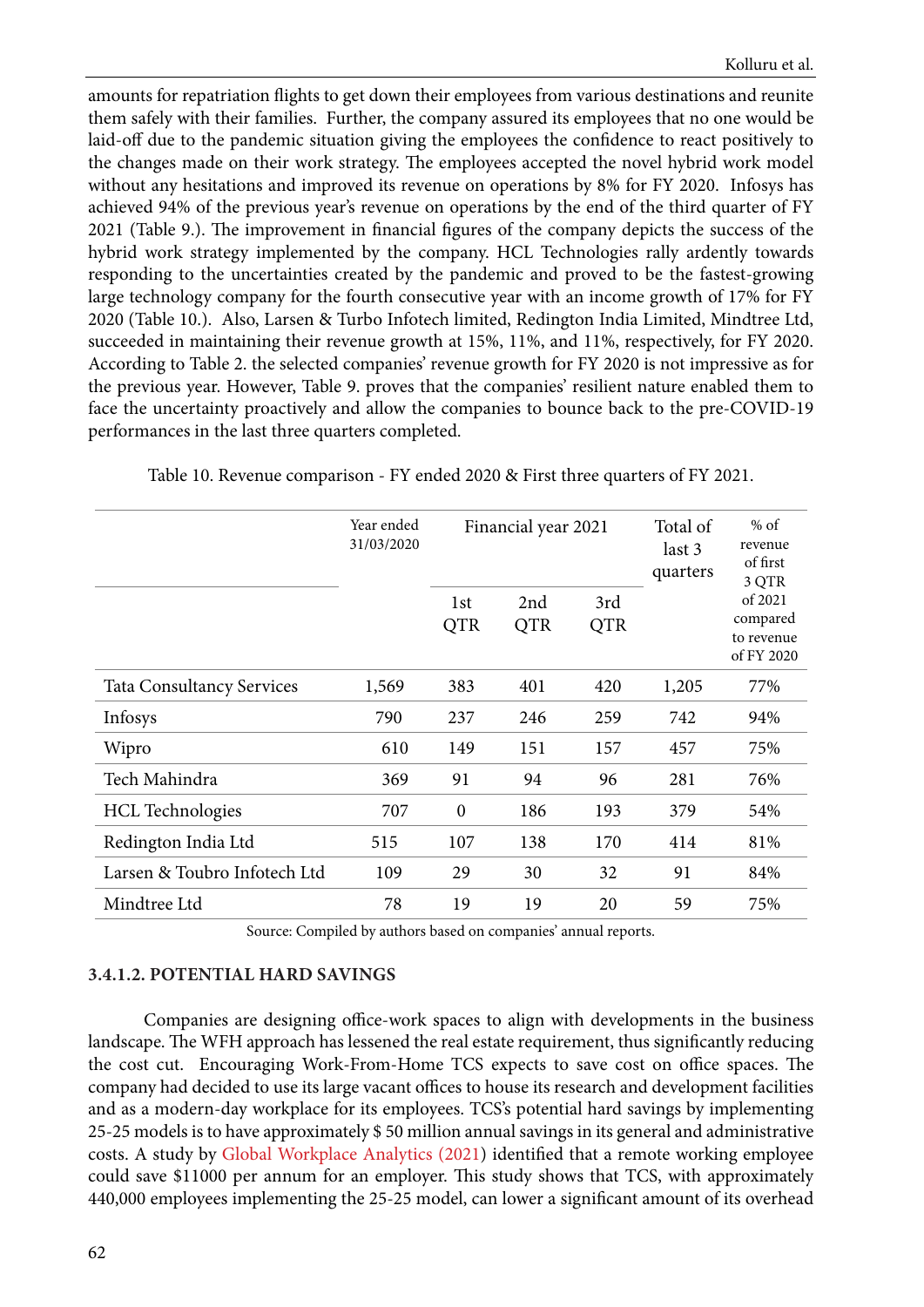Kolluru et al.

cost (Table 11.). The decrease in employees' commuting time and distributed workforce coming together unleashing from the conference rooms and walls expected to increase TCS productivity. Borderless workspace is expected to increase the company's productivity by discovering the right talents and creating cohesive teams to discover and cater to the rising business opportunities. The improved work-life balance and healthy habits developed among employees while working from home reduces the healthcare costs. The Table 11. displays the estimated cost savings per annum for the companies based on the expected cost savings per remote working employee \$11,000 [\(Global](#page-21-0)  [Workplace Analytics, 2021](#page-21-0)).

Table 11. Estimated cost savings per annum for selected IT companies by implementing WFH / WFA models.

| Selected IT companies in India   | Total<br>number of |                | Post Pandemic WFH/<br>WFA | Estimated<br>cost saving    |
|----------------------------------|--------------------|----------------|---------------------------|-----------------------------|
|                                  | Employees          | Per<br>centage | No. of<br>employee        | per annum<br>(US\$ Million) |
| <b>Tata Consultancy Services</b> | 448,464            | 75%            | 336,348                   | 3,700                       |
| Infosys                          | 242,373            | 35%            | 84,831                    | 933                         |
| Wipro                            | 188,270            | 25%            | 47,068                    | 518                         |
| Tech Mahindra                    | 106,400            | 25%            | 26,600                    | 293                         |
| <b>HCL</b> Technologies          | 150,423            | 30%            | 45,127                    | 496                         |
| Redington India Ltd              | 1,561              | 50%            | 781                       | 9                           |
| Larsen & Toubro Infotech Ltd     | 31,437             | 50%            | 15,719                    | 173                         |
| Mindtree Ltd                     | 21,991             | 50%            | 10,996                    | 121                         |

Source: Author based on the study by Global Workplace Analytics (2021).

### **3.4.1.3. INCREASE IN EMPLOYEE SATISFACTION AND EMPLOYEE RETENTION**

The employee retention level is forecasted to increase due to the greater flexibility the employee experiences from WFH. The survey conducted by HCL technologies showed that their employees' satisfaction level has increased after the employees could relocate to Work-From-Home. Higher job satisfaction level of employees expected to stimulate the institution and individual fit and glue the employee to the organization. TCS states that losing an employee costs the company from \$10000 to \$30000, which will be another significant cost-saver ([Gopal, 2021\)](#page-21-0).

### **3.4.1.4. REDUCTION OF CARBON FOOTPRINT**

The novel work from the home model will bring greater agility by catering to the business needs via employees from anywhere at any time. The reduction in commuting of TCS staff will positively impact the environment by reducing carbon emissions. Tech Mahindra had set targets to reduce greenhouse gas emissions by 22% in 2030 and 50% by 2050 ([Tech Mahindra, 2019\)](#page-23-0). The shift toward the company's remote work model paves the way for the company to achieve its targets well in advance by reducing employees' commuting and the use of larger campuses.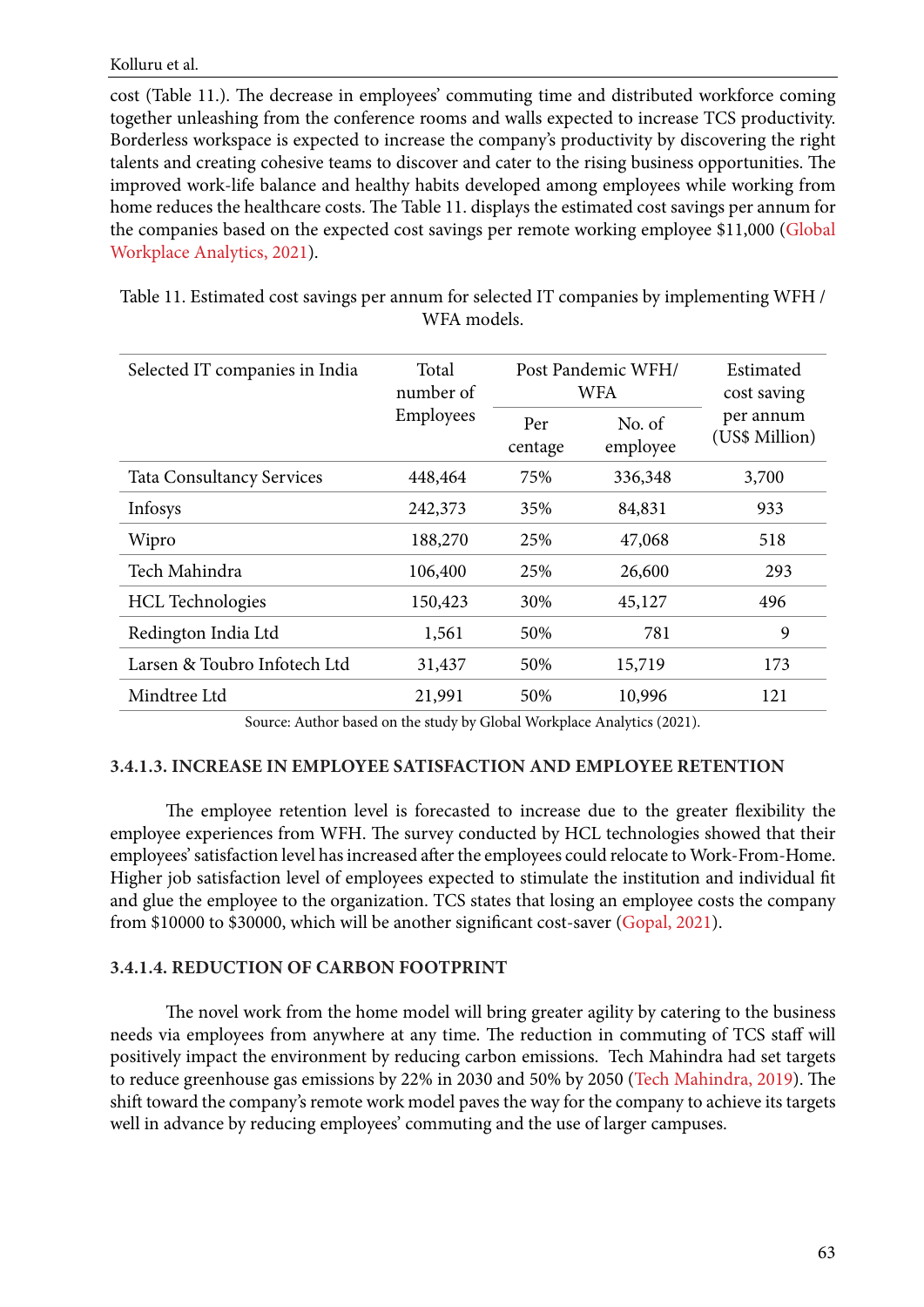## **3.4.1.5. REACH OF GLOBAL TALENT MARKETPLACE**

The pandemic has unleashed opportunities to recruit talents without geographical limitations. TCS expects the 25-25 model to attract more talents worldwide, increase job opportunities in rural areas, and allow the employees to live and work from their hometowns. HCL Nagpur's 'come back home' campaign is another talent hunt to bring the local talents closer to their homes. By doing this, HCL believes in recruiting highly satisfied talents into their workforce ([Basu, 2021](#page-20-0)). Table 12. validate that post pandemic work strategies of the selected organizations will not be 100% working from the office, instead will be shifting into a hybrid model with higher percentage shifting their employees permanently for WFH or WFA models.

| Selected IT companies in India   | Total<br>number of<br>Employees | % of remote<br>working<br>(During)<br>Pandemic) | Number of<br>employees<br>working<br>remotely | Post<br>Pandemic<br>WFH/WFA<br>% |
|----------------------------------|---------------------------------|-------------------------------------------------|-----------------------------------------------|----------------------------------|
| <b>Tata Consultancy Services</b> | 448,464                         | 96%                                             | 430,525                                       | 75%                              |
| Infosys                          | 242,373                         | 98%                                             | 237,526                                       | $35\% - 50\%$                    |
| Wipro                            | 188,270                         | 98%                                             | 184,505                                       | 25%                              |
| Tech Mahindra                    | 106,400                         | 88%                                             | 93,632                                        | 25%                              |
| <b>HCL</b> Technologies          | 150,423                         | 96%                                             | 144,406                                       | 30%                              |
| Redington India Ltd              | 1,561                           | 90%                                             | 1,405                                         | 50%                              |
| Larsen & Toubro Infotech Ltd     | 31,437                          | 80%                                             | 25,150                                        | 50%                              |
| Mindtree Ltd                     | 21,991                          | 99%                                             | 21,771                                        | 50%                              |

Table 12. Total Number of employees and the remote work model.

Source: Compiled by authors based on companies' annual reports for FY 2019-20.

# **3.4.2. EMPLOYEE IMPLICATIONS**

### **3.4.2.1. NEW CORPORATE CULTURE**

The new work strategy is having a positive development on the employees. As the workplace and home have integrated, the employees have deepened their relationships with their colleagues. A corporate culture of inclusivity and concern for everyone in the company has emerged. The employee survey shows that there is an increase in employee satisfaction. The employees are constructively and productively utilizing their time. The employees' cash is freed up as transport, car fuel, and maintenance have come to a minimum in the financial dimension.

### **3.4.2.2. INTERNET CONNECTIVITY**

There is another side to it also, which is that networking has become difficult. Network security is another issue in remote working. As the Work-From-Home approach uses home internet connections, cybersecurity is another challenge. The sudden transition of employees' Work-From-Home (WFH) has blurred the boundary between their personal and professional lives by creating an unbalance between family and work life. The economic downturn, companies' opportunity to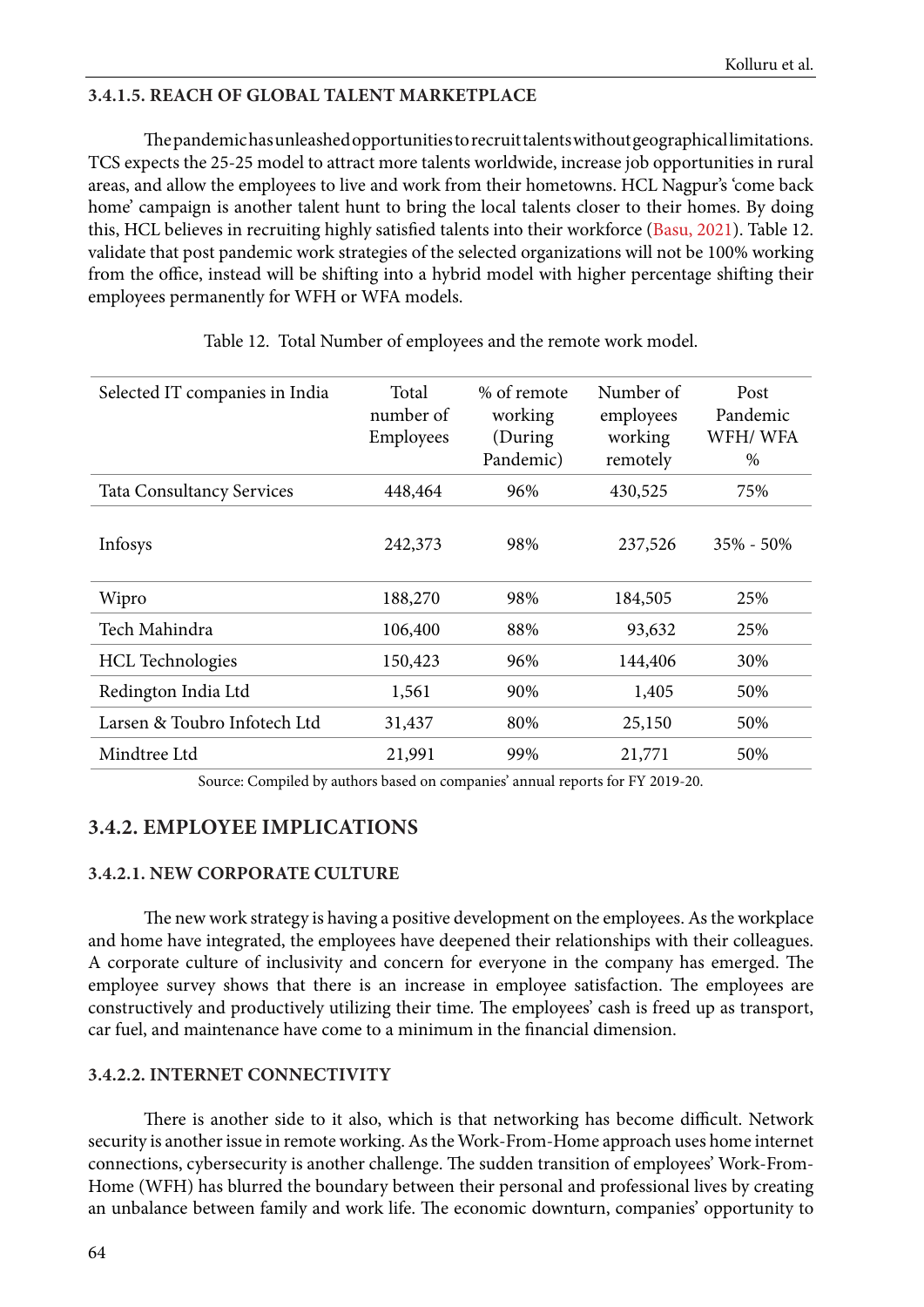global accessibility of talents has made the workforce experience massive salary cuts and layoffs.

## **3.4.3. ECONOMY IMPLICATION**

The structural shift to remote working will significantly impact urban economies [\(Lundet](#page-22-0)  [al., 2020](#page-22-0)). Everyday travel, few people commuting will have economic ramifications that will affect transport, gas and car sales, eateries and retail in urban markets, demand for office real estate, and other consumption patterns. Companies are planning to reduce office space to reduce the real estate cost. The impact will vibrate to the restaurants and cafes, stores, and services businesses that cater to office workers. There is also going to be a shift in consumption patterns in the coming years. Instead of spending the money on transportation, lunch, and wardrobes, now the need for home office equipment, digital tools, and enhanced connectivity gear has boomed. The remote working trend is also translating to prosperity in smaller cities. Remote working has opened more doors for women and enabled flexible working hours. In the future there could be an increase in women participation. The research shows that Infosys has the highest participation of women in their workforce (Table 13.).

| Selected IT companies in India   | Total<br>number of<br>Employees | Women<br>employees |
|----------------------------------|---------------------------------|--------------------|
| <b>Tata Consultancy Services</b> | 448,464                         | 36%                |
| Infosys                          | 242,373                         | 38%                |
| Wipro                            | 188,270                         | 35%                |
| Tech Mahindra                    | 106,400                         | 31%                |
| <b>HCL</b> Technologies          | 150,423                         | 27%                |
| Redington India Ltd              | 1,561                           | 24%                |
| Larsen & Toubro Infotech Ltd     | 31,437                          | 26%                |
| Mindtree Ltd                     | 21,991                          | 32%                |

Table 13. Percentage of women workforces.

Source: Compiled by Authors based on companies' annual reports for FY 2019-20.

# **4. DISCUSSION**

The current Pandemic has pushed everyone to deploy resources to the remote working environment quickly. Despite some challenges related to IT infrastructure in some parts of India, the paradigm forceful shift of Work-From-Home or Work-From-Anywhere has rapidly been adopted by most Indian companies. IT sector is one of India's main sectors that nurture resilience during the initial stages of the Pandemic by pioneering the implementation of work strategies during COVID-19. The study explores the work strategies adopted by top Indian IT companies and the overall implications. Work-From-Home and Work-From-Anywhere are the two main hybrid work strategies adopted by the selected major IT companies for this study. The interviews conducted for 30 IT sector administrators, experts, and professionals revealed around 70% of the companies limit themself to the Work-From-Home model. The findings demonstrate that the Hybrid work strategy has both positive and negative implications. The implications are further explored by delineating organizational, employee, and overall economic ramifications.

The in-depth literature review indicated that this Work-From-Home is not a new concept in the IT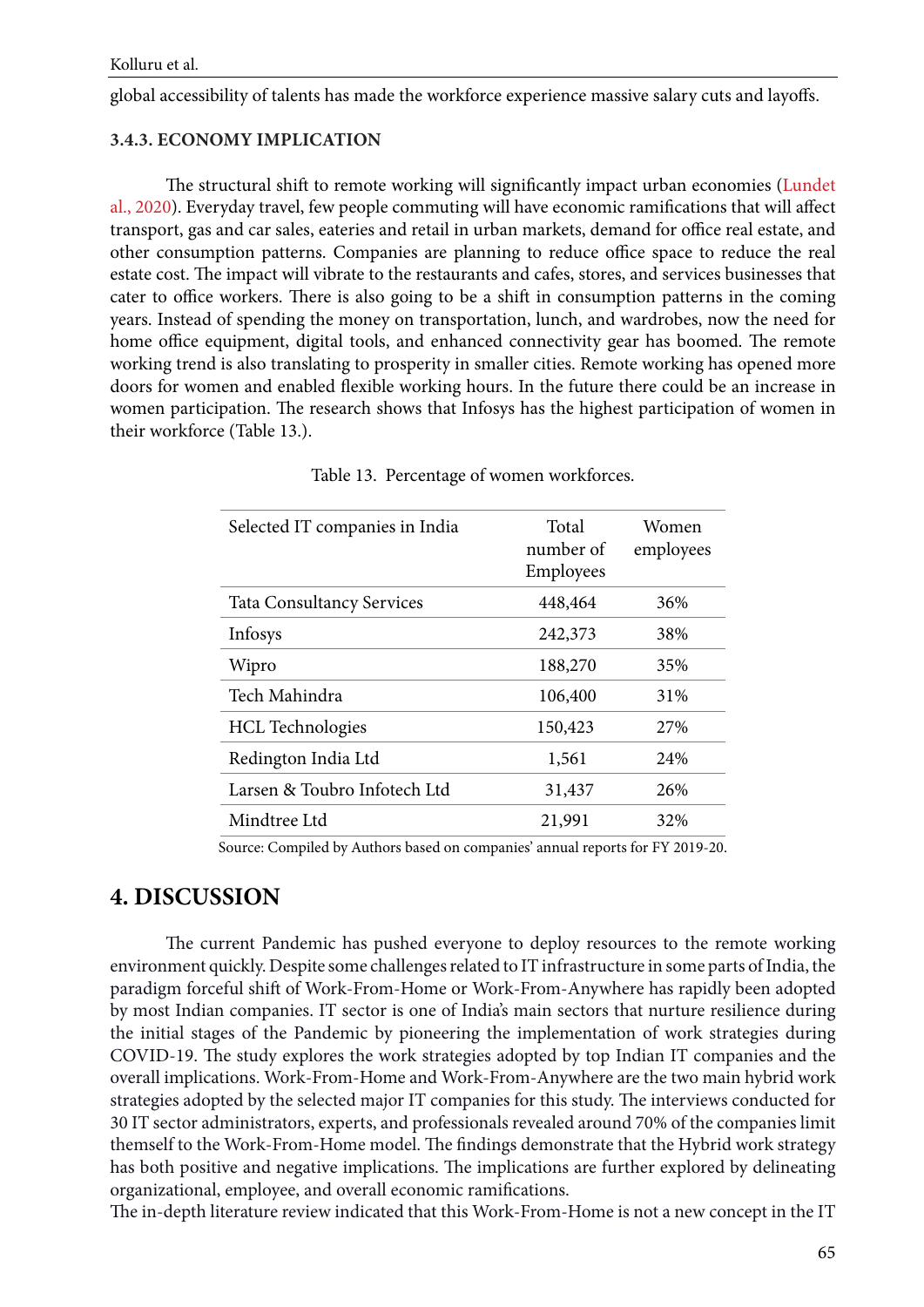sector. The research highlights companies' technological readiness in various digital platforms like Secured Borderless Workplaces, Wipro Virtuadesk, Managed Framework, and other collaboration platforms was the backbone for the swift shift to hybrid work strategies. The explicit hybrid model like the 25 by 25 strategy by TCS and De-risking the continuum by Redington, is elaborated. Further, the study indicates the companies can enjoy potential hard savings by implementing the hybrid model. For instance, by implementing the 25 by 25 model, TCS estimates cost savings of USD 3.7 billion per annum. This article also touches upon some of the employees' ergonomics and psychological aspects with the hybrid work approach. According to Table 11., TCS shows a growth of 7% in 2020 as compared to the previous year; this finding is in line with the work of [Choudhury \(2020\)](#page-20-0). Similarly, the results reveal impressive growth for companies who adopted the Work-From-Home / Work-From- Anywhere models resulting from increased employee motivation led to higher productivity. Another interesting finding is that some employee surveys reveal increased employee satisfaction levels, which mirror the impression that employees are not facing many challenges with the new model. Still, this finding is not in line with the results of [Powell \(2020\)](#page-22-0) and [Howcroft and Taylor \(2014\)](#page-21-0). The research paper also touches upon insights into how the novel approach will impact urban economics and upset demand for retail space, transport, gas, and consumption patterns. The Indian IT companies have protected their client's interests and ensured the employees' well-being. The experiences of the novel hybrid model by Indian IT companies demonstrate that the approach is possible, and it has many positive implications for the organizations and the employees. The Indian IT Companies are upskilling their staff and enhancing their digital competence to overcome the challenges posed at the governmental, infrastructural, and organizational cultural levels.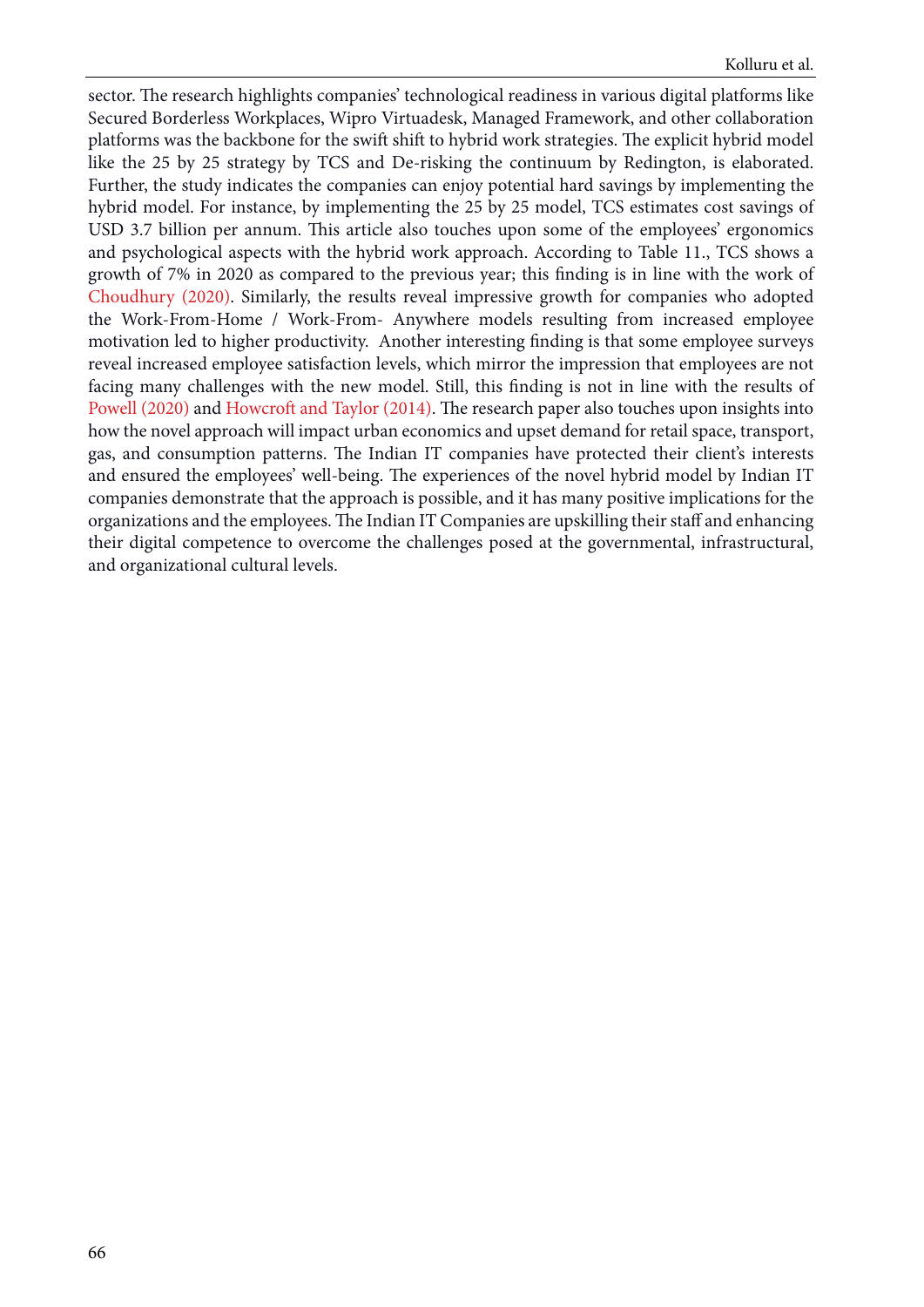# **CONCLUSION**

The qualitative study of vast literature and interactive interviews with Information Technology (IT) sector experts and the selected top Indian IT companies' financial statement analysis indicates the work strategies and implications of these work strategies in response to Covid-19. The study explicitly describes that the Indian IT sector has rekindled a Work-From-Home (WFH) strategy and applied it to survive, grow, and sustain the present volatile, uncertain, complex, and ambiguous business landscape. The Indian IT sector is leveraging the trend that "The office concept is giving way to a new concept that is taking the workplace anywhere." The findings of the study describe the organizational and employee implication. The environmental and Economic impact of adopting the hybrid model is explicitly spelled. Most of the top IT companies have taken these changes in their stride as long-term methodology changes. Our study also concludes that IT companies have embraced this new norm of doing client deliverables through Work-From-Home (WFH) despite the various infrastructural and socio-cultural challenges. However, our study has some limitations. The first is that the Pandemic is an ongoing phenomenon, and the hybrid work model is still in its nascent stage of application. The study focused only on Indian IT sector. Therefore, applying the outcome of the study on various other geographical contexts could be a limitation. Due to time and resource limitations, the study's sample size had to be limited to eight main IT companies from the Indian IT sector. Another limitation is that it is a qualitative study of extensive literature review and expert interviews. To reinforce and expand the findings of this study, an empirical analysis of employees and top management would reveal more insightful observations. Additional research could explore the hybrid work strategy experiences in other countries and sectors. Further, the study is limited for a short period, which is not enough to fully evaluate the trend of companies implementing work strategies and their financial implications. In the future, research can be expanded to observe the change in the indicator.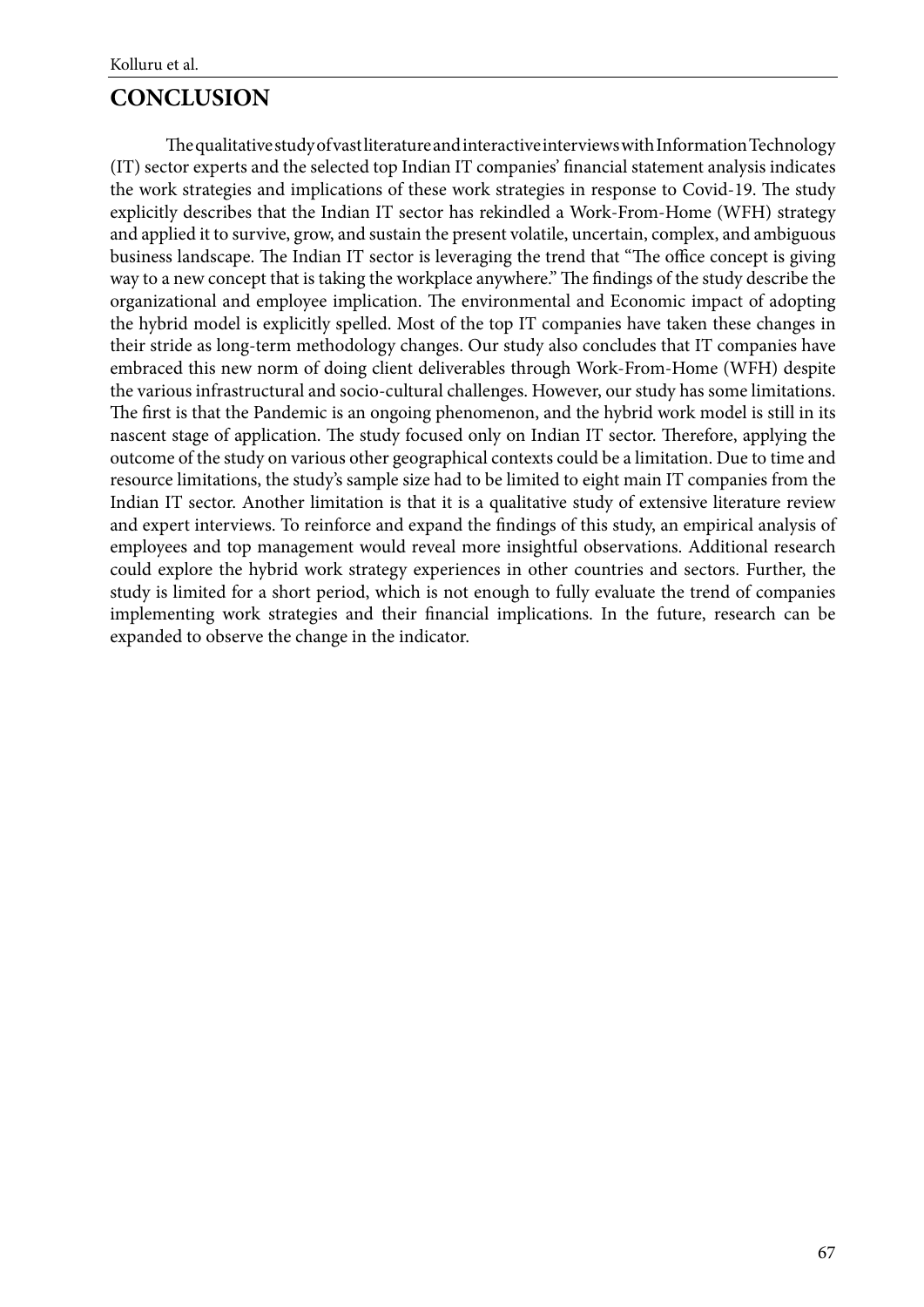# <span id="page-19-0"></span>**REFERENCES**

- Abhishek. (2020, June 22). *Work From Anywhere (WFX): Looking Beyond the Pandemic.* Retrieved from L&T Technology Services: https://www.ltts.com/blog/work-anywhere-wfx-lookingbeyond-pandemic
- Arora, M. (2020, May 06). *Tech Mahindra aims to move to 25% work from home permanently: CFO Manoj Bhat.* Retrieved from The Forum of Economic Times: [https://cfo.economictimes.](https://cfo.economictimes.  indiatimes.com/news/tech-mahindra-aims-to-move-to-25-work-from-home-  permanently-cfo-manoj-bhat/75529177 ) [indiatimes.com/news/tech-mahindra-aims-to-move-to-25-work-from-home](https://cfo.economictimes.  indiatimes.com/news/tech-mahindra-aims-to-move-to-25-work-from-home-  permanently-cfo-manoj-bhat/75529177 )[permanently-cfo-manoj-bhat/75529177](https://cfo.economictimes.  indiatimes.com/news/tech-mahindra-aims-to-move-to-25-work-from-home-  permanently-cfo-manoj-bhat/75529177 )
- Basu, S. (2021, February 5). *HCL Technologies to add 1,000 employees in Nagpur in the coming months.* Retrieved from The Econmics Times: [https://economictimes.indiatimes.com/tech/](ttps://economictimes.indiatimes.com/tech/  information-tech/hcl-technologies-to-add-1000-employees-in-nagpur-in-the-coming-  months/articleshow/80702925.cms ) [information-tech/hcl-technologies-to-add-1000-employees-in-nagpur-in-the-coming](ttps://economictimes.indiatimes.com/tech/  information-tech/hcl-technologies-to-add-1000-employees-in-nagpur-in-the-coming-  months/articleshow/80702925.cms )[months/articleshow/80702925.cms](ttps://economictimes.indiatimes.com/tech/  information-tech/hcl-technologies-to-add-1000-employees-in-nagpur-in-the-coming-  months/articleshow/80702925.cms )
- Bryant, S. (2000). At Home on the Electronic Frontier: Work, Gender and the Information Highway. *New Technology, Work and Employment, 15*(1), 19-33.
- Business Standard. (2020, April 10). *Coronavirus lockdown: IBM India says 99% workforce now working from home.* Retrieved from Communications Today: https://www. communicationstoday.co.in/coronavirus-lockdown-ibm-india-says-99-workforce-nowworking-from-home/
- Business Standard. (2020, July 20). *Redington India Ltd. Chairman Speech.* Retrieved from Business Standard: [https://www.business-standard.com/company/redington-india-12586/annual](https://www.business-standard.com/company/redington-india-12586/annual-  report/chairman-speech )[report/chairman-speech](https://www.business-standard.com/company/redington-india-12586/annual-  report/chairman-speech )
- Business Today. (2020, December 16). *COVID-19 impact: Infosys to prefer flexible 'hybrid' work model for employees.* Retrieved from Business Today: [https://www.businesstoday.in/current/](https://www.businesstoday.in/current/  corporate/covid-19-impact-infosys-to-prefer-flexible-hybrid-work-model-for-employees/  story/425142.html ) [corporate/covid-19-impact-infosys-to-prefer-flexible-hybrid-work-model-for-employees/](https://www.businesstoday.in/current/  corporate/covid-19-impact-infosys-to-prefer-flexible-hybrid-work-model-for-employees/  story/425142.html ) [story/425142.html](https://www.businesstoday.in/current/  corporate/covid-19-impact-infosys-to-prefer-flexible-hybrid-work-model-for-employees/  story/425142.html )
- Business Today. (2020, August 20). *Wipro extends work from home till April 2021.* Retrieved from Business Today: [https://www.businesstoday.in/current/corporate/33-of-24-lakh](https://www.businesstoday.in/current/corporate/33-of-24-lakh-  infosys-employees-to-work-permanently-from-home/story/407302.html )[infosys-employees-to-work-permanently-from-home/story/407302.html](https://www.businesstoday.in/current/corporate/33-of-24-lakh-  infosys-employees-to-work-permanently-from-home/story/407302.html )
- Cavazotte, F. A. (2014). Corporate Smart Phones: Professionals' Conscious Engagement in Escalating Work Connectivity. *New Technology, Work and Employment, 29*(1), 72–87.
- Chatterjee, S. (2020, September 10). *Working from Home: The New Normal for the Corporate World?* Retrieved from HCL: [https://www.hcltech.com/blogs/working-home-new-normal](https://www.hcltech.com/blogs/working-home-new-normal-  corporate-world )[corporate-world](https://www.hcltech.com/blogs/working-home-new-normal-  corporate-world )
- Choudhury, P. (2020, November–December). Our Work-from-Anywhere Future. *Harvard Business Review*. Retrieved from https://hbr.org/2020/11/our-work-from-anywhere-future
- Dale, A., Arbor, S., & Procter, M. (1988). *Doing secondary analysis: A Practical Guide.* London, UK: Unwin Hyman.
- Deloitte. (2020). *A workforce reimagined.* Deloitte LLP. Retrieved from [https://www2.deloitte.com/](https://www2.deloitte.com/  content/dam/Deloitte/us/Documents/Tax/remote-work-strategies-for-covid19-and-  beyond.pdf ) [content/dam/Deloitte/us/Documents/Tax/remote-work-strategies-for-covid19-and](https://www2.deloitte.com/  content/dam/Deloitte/us/Documents/Tax/remote-work-strategies-for-covid19-and-  beyond.pdf )[beyond.pdf](https://www2.deloitte.com/  content/dam/Deloitte/us/Documents/Tax/remote-work-strategies-for-covid19-and-  beyond.pdf )
- Deloitte. (2020). *How to reduce the pandemic impact on employees: A guide for company leaders.* Retrieved from Deloitte: https://www2.deloitte.com/ua/en/pages/human-capital/articles/ impact-of-covid-19.html
- Dén-Nagy, I. (2014). 'A Double-edged Sword?: A Critical Evaluation of the Mobile Phone in Creating Work–Life Balance. *New Technology, Work and Employment, 29*(2), 193–211.
- Donnelly, N., & Proctor-Thomson, S. (2015). Disrupted Work: Home-based Teleworking (HbTW) in the Aftermath of a Natural Disaster. *New Technology, Work and Employment, 30*(1), 47- 61.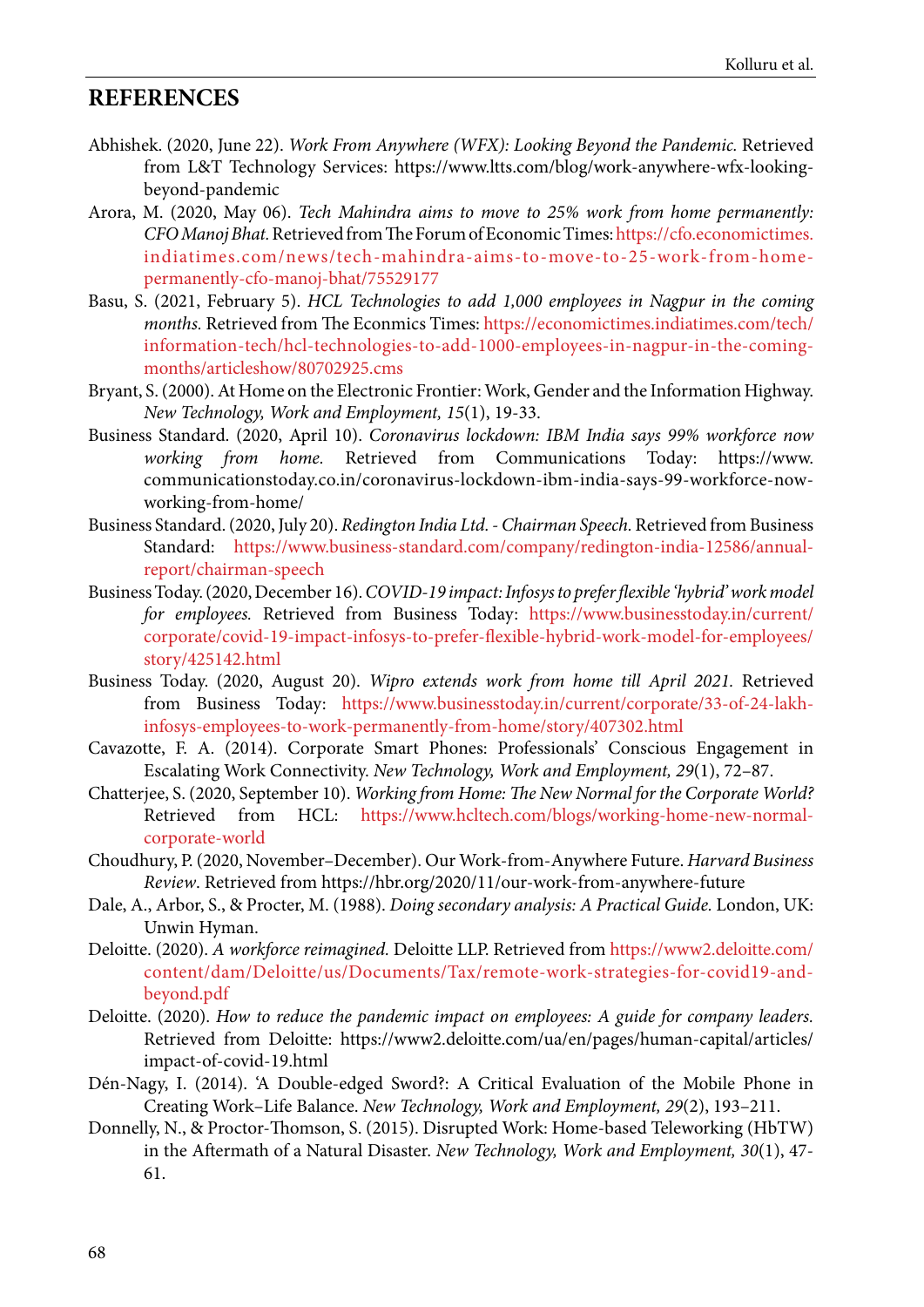- <span id="page-20-0"></span>Economic Times. (2020, November 07). *About 75% of industry workforce may continue to work from outside office: IT Secretary.* Retrieved from CIO.com: [https://cio.economictimes.indiatimes.](https://cio.economictimes.indiatimes.  com/news/corporate-news/about-75-of-industry-workforce-may-continue-to-work-  from-outside-office-it-secretary/79094451 ) [com/news/corporate-news/about-75-of-industry-workforce-may-continue-to-work](https://cio.economictimes.indiatimes.  com/news/corporate-news/about-75-of-industry-workforce-may-continue-to-work-  from-outside-office-it-secretary/79094451 )[from-outside-office-it-secretary/79094451](https://cio.economictimes.indiatimes.  com/news/corporate-news/about-75-of-industry-workforce-may-continue-to-work-  from-outside-office-it-secretary/79094451 )
- Fonner, K. L., & Stache, L. (2012, November). All in a Day's Work, at Home: Teleworkers' Management of Micro Role Transitions and the Work–Home Boundary. *New Technology Work and Employment, 27*(3), 242-257. doi:10.1111/j.1468-005X.2012.00290.x
- Gill, P. (2020, October 22). *EXCLUSIVE: HCL Tech is bringing employees back to offices once a week to begin with.* Retrieved from Business Insider India: [https://www.businessinsider.](https://www.businessinsider.  in/careers/news/hcl-tech-is-bringing-employees-back-to-offices-weekly-once-to-start-  with/articleshow/78802219.cms ) [in/careers/news/hcl-tech-is-bringing-employees-back-to-offices-weekly-once-to-start](https://www.businessinsider.  in/careers/news/hcl-tech-is-bringing-employees-back-to-offices-weekly-once-to-start-  with/articleshow/78802219.cms )[with/articleshow/78802219.cms](https://www.businessinsider.  in/careers/news/hcl-tech-is-bringing-employees-back-to-offices-weekly-once-to-start-  with/articleshow/78802219.cms )
- Gill, P. (2020, August 4). *Tech Mahindra wants 25-30% of its employees working from home permanently by June 2021 — CFO explains how they got to that number.* Retrieved from Business Insider India: [https://www.businessinsider.in/business/corporates/news/](https://www.businessinsider.in/business/corporates/news/  tech-mahindra-wants-25-30-of-its-employees-working-from-home-permanently-by-  june-2021/articleshow/77346959.cms ) [tech-mahindra-wants-25-30-of-its-employees-working-from-home-permanently-by](https://www.businessinsider.in/business/corporates/news/  tech-mahindra-wants-25-30-of-its-employees-working-from-home-permanently-by-  june-2021/articleshow/77346959.cms )[june-2021/articleshow/77346959.cms](https://www.businessinsider.in/business/corporates/news/  tech-mahindra-wants-25-30-of-its-employees-working-from-home-permanently-by-  june-2021/articleshow/77346959.cms )
- Glaser, B. G. (1963). Retreading research materials: The use of secondary analysis by the independent researcher. *The American Behavioural Scientist, 6*(10), 11-14.
- Global Workplace Analytics. (2021). *Latest Work-At-Home/Telecommuting/Mobile Work/Remote Work Statistics.* Retrieved from Global Workplace Analytics: [https://globalworkplaceanalytics.](https://globalworkplaceanalytics.  com/telecommuting-statistics ) [com/telecommuting-statistics](https://globalworkplaceanalytics.  com/telecommuting-statistics )
- Gopal, V. (2020). *Planning for COVID 19 Business Uncertainty.* Tata Consultancy Services. Retrieved from:[https://www.tcs.com/content/dam/tcs/pdf/perspectives/covid-19/Planning%20](https://www.tcs.com/content/dam/tcs/pdf/perspectives/covid-19/Planning%20  for%20COVID-19%20Business%20Uncertainty%20(2).pdf ) [for%20COVID-19%20Business%20Uncertainty%20\(2\).pdf](https://www.tcs.com/content/dam/tcs/pdf/perspectives/covid-19/Planning%20  for%20COVID-19%20Business%20Uncertainty%20(2).pdf )
- Gopal, V. (2021). *9 Financial Benefits of Retaining the Work-fromAnywhere Distributed Workforce Model.* Tata Consultancy Services.
- HCL. (2016). *Annual Report 2015-2016.* HCL Tech.
- HCL. (2018). *Annual Report 2017-2018.* HCL Tech.
- HCL. (2020). *HCL Technologies Annual Report\_2020.* HCL Tech. Retrieved from [https://www.](https://www.  hcltech.com/sites/default/files/hcl-technologies-annual-report-2020.pdf ) [hcltech.com/sites/default/files/hcl-technologies-annual-report-2020.pdf](https://www.  hcltech.com/sites/default/files/hcl-technologies-annual-report-2020.pdf )
- Howcroft, D., & Rubery, J. (2019, May). 'Bias in, Bias out': gender equality and the future of work debate. *Labour & Industry a journal of the social and economic relations of work, 29*(2), 1-15. doi:10.1080/10301763.2019.1619986
- Howcroft, D., & Taylor, P. (2014, March 20). 'Plus ca change, plus la meme chose?'—researching and theorising the 'new' new technologies. *New Technology, Work & Employment, 29*(1). doi[:https://doi.org/10.1111/ntwe.12026](https://doi.org/10.1111/ntwe.12026 )
- Indian Mirror. (2018). *Indian Information Technology at a Glance in 2017 2018.* Retrieved from Indian Mirror: [https://www.indianmirror.com/indian-industries/2018/information](https://www.indianmirror.com/indian-industries/2018/information-  technology-2018.html )[technology-2018.html](https://www.indianmirror.com/indian-industries/2018/information-  technology-2018.html )
- Indian Mirror. (2019). *Indian Information Technology at Glance in 2018-2019.* Retrieved from Indian Mirror:[https://www.indianmirror.com/indian-industries/2019/information](https://www.indianmirror.com/indian-industries/2019/information-  technology-2019.html )[technology-2019.html](https://www.indianmirror.com/indian-industries/2019/information-  technology-2019.html )
- Indian Mirror. (2020). *Indian Information Technology at a Glance in 2018 2019*. Retrieved from Indian Mirror: [https://www.indianmirror.com/indian-industries/2020/information](https://www.indianmirror.com/indian-industries/2020/information-  technology-2020.html )[technology-2020.html](https://www.indianmirror.com/indian-industries/2020/information-  technology-2020.html )
- Infosys. (2020). *Infosys Annual Report 2019-20.* Infosys. Retrieved from [https://www.infosys.com/](https://www.infosys.com/  investors/reports-filings/annual-report/annual/documents/infosys-ar-20.pdf ) [investors/reports-filings/annual-report/annual/documents/infosys-ar-20.pdf](https://www.infosys.com/  investors/reports-filings/annual-report/annual/documents/infosys-ar-20.pdf )
- Johnston, M. P. (2014). Secondary data analysis: A method of which the time has come. *University of Alabama*, 619 –626.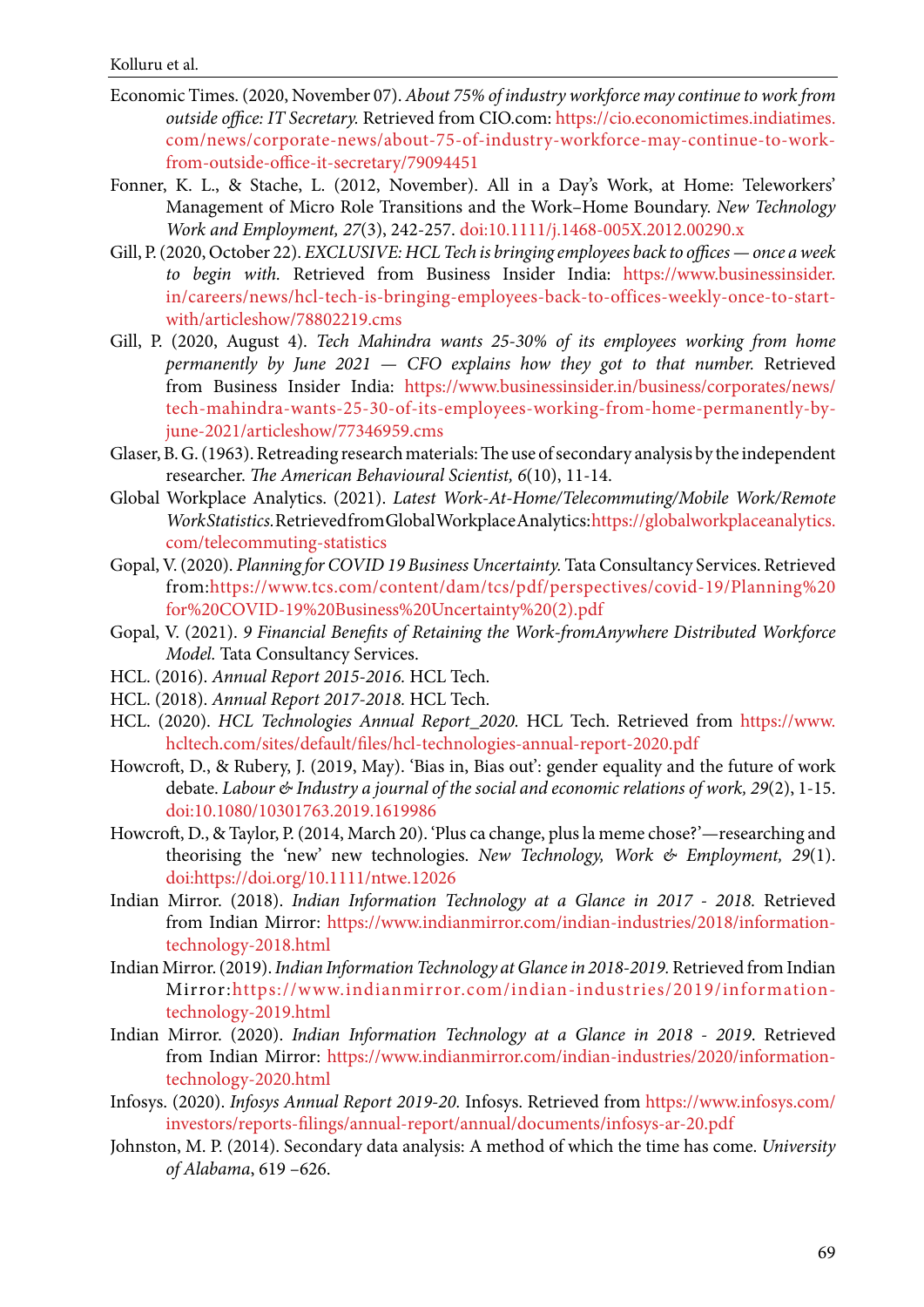- <span id="page-21-0"></span>Khetarpal, S. (2020, August 20). *Infosys mulls permanent work from home for 33-50% employees.* Retrieved from Business Today: [https://www.businesstoday.in/current/corporate/33-of-24](https://www.businesstoday.in/current/corporate/33-of-24-  lakh-infosys-employees-to-work-permanently-from-home/story/407302.html ) [lakh-infosys-employees-to-work-permanently-from-home/story/407302.html](https://www.businesstoday.in/current/corporate/33-of-24-  lakh-infosys-employees-to-work-permanently-from-home/story/407302.html )
- Lai, Y., & Burchell, B. (2008). Distributed work: communication in an 'officeless firm'. *New Technology, Work and Employment, 23*(1), 61-76. doi: https://doi.org/10.1111/j.1468-005X.2008.00203.x
- Larzen & Toubro. (2020). *75th Annual Report 2019-20.* Larzen & Toubro. Retrieved from [https://investors.larsentoubro.com/upload/AnnualRep/FY2020AnnualRepL&T%20](https://investors.larsentoubro.com/upload/AnnualRep/FY2020AnnualRepL&T%20  Annual%20Report%202019-20) [Annual%20Report%202019-20.pdf](https://investors.larsentoubro.com/upload/AnnualRep/FY2020AnnualRepL&T%20  Annual%20Report%202019-20)
- Limburg , D., & Jackson, P. J. (2007). Teleworkflow: supporting remote control with Workflow Management Systems. *New Technology, Work and Employment, 22*(2), 146-167. doi: [https://doi.org/10.1111/j.1468-005X.2007.00190.x](https://doi.org/10.1111/j.1468-005X.2007.00190.x )
- Lund, S., Madgavkar, A., Manyika, J., & Smit, S. (2020, November 23). *What's next for remote work: An analysis of 2,000 tasks, 800 jobs, and nine countries.* Retrieved from McKinsey Global Institute: [https://www.mckinsey.com/featured-insights/future-of-work/whats-next-for](https://www.mckinsey.com/featured-insights/future-of-work/whats-next-for-  remote-work-an-analysis-of-2000-tasks-800-jobs-and-nine-countries# )[remote-work-an-analysis-of-2000-tasks-800-jobs-and-nine-countries#](https://www.mckinsey.com/featured-insights/future-of-work/whats-next-for-  remote-work-an-analysis-of-2000-tasks-800-jobs-and-nine-countries# )
- Mann, S. a. (2003). The Psychological Impact of Teleworking: Stress, Emotions and Health. *New Technology, Work and Employment, 18*(3), 196–211.
- Mann, S., & Holdsworth, L. (2003, October). The Psychological Impact of Teleworking: Stress, Emotions and Health. *New Technology Work and Employment, 18*(3), 196-211. doi:10.1111/1468-005X.00121
- Mint. (2020, December 29). *For Indian IT companies, hybrid work models could be part of post-covid world.* Retrieved from www.livemint.com: [livemint.com/industry/human-resource/for](http://livemint.com/industry/human-resource/for-  indian-it-companies-hybrid-work-models-could-be-part-of-post-covid-  world-11609226450111.html )[indian-it-companies-hybrid-work-models-could-be-part-of-post-covid](http://livemint.com/industry/human-resource/for-  indian-it-companies-hybrid-work-models-could-be-part-of-post-covid-  world-11609226450111.html )[world-11609226450111.html](http://livemint.com/industry/human-resource/for-  indian-it-companies-hybrid-work-models-could-be-part-of-post-covid-  world-11609226450111.html )
- Mint. (2020, December 29). *For Indian IT companies, hybrid work models could be part of post-covid world.* Retrieved from www.livemint.com: [https://www.livemint.com/industry/](https://www.livemint.com/industry/  human-resource/for-indian-it-companies-hybrid-work-models-could-be-part-of-post-  covid-world-11609226450111.html ) [human-resource/for-indian-it-companies-hybrid-work-models-could-be-part-of-post](https://www.livemint.com/industry/  human-resource/for-indian-it-companies-hybrid-work-models-could-be-part-of-post-  covid-world-11609226450111.html )[covid-world-11609226450111.html](https://www.livemint.com/industry/  human-resource/for-indian-it-companies-hybrid-work-models-could-be-part-of-post-  covid-world-11609226450111.html )
- Mishra , B. R., & Ishwar, S. (2020, July 13). *25/25 staff model will become a reality quicker than expected, says TCS CEO.* Retrieved from Business Standard: [https://www.business-standard.](https://www.business-standard.  com/article/companies/25-25-staff-model-will-become-a-reality-quicker-than-expected-  says-tcs-ceo-120071300042_1.html ) [com/article/companies/25-25-staff-model-will-become-a-reality-quicker-than-expected](https://www.business-standard.  com/article/companies/25-25-staff-model-will-become-a-reality-quicker-than-expected-  says-tcs-ceo-120071300042_1.html )[says-tcs-ceo-120071300042\\_1.html](https://www.business-standard.  com/article/companies/25-25-staff-model-will-become-a-reality-quicker-than-expected-  says-tcs-ceo-120071300042_1.html )
- Mishra, B. R., & Ishwar, S. (2020, July 13). *Business Standard.* Retrieved from business-standard. com: [https://www.business-standard.com/article/companies/25-25-staff-model-will](https://www.business-standard.com/article/companies/25-25-staff-model-will-  become-a-reality-quicker-than-expected-says-tcs-ceo-120071300042_1.html )[become-a-reality-quicker-than-expected-says-tcs-ceo-120071300042\\_1.html](https://www.business-standard.com/article/companies/25-25-staff-model-will-  become-a-reality-quicker-than-expected-says-tcs-ceo-120071300042_1.html )
- NASSCOM. (2019). *Strategic Review: IT-BPM Sector In India 2019: Decoding Digital.* Noida: The National Association of Software and Service Companies.
- NASSCOM. (2020). *Technology Sector In India 2020 TECHADE- The New Decade Strategic Review.* Noida: The National Association of Software and Service Companies.
- Nasscom. (2021). *2021 NASSCOM CEO Survey Tech Industry Outlook.* Retrieved from www. nasscom.in: [https://nasscom.in/knowledge-center/publications/2021-nasscom-ceo](https://nasscom.in/knowledge-center/publications/2021-nasscom-ceo-  survey-tech-industry-outlook )[survey-tech-industry-outlook](https://nasscom.in/knowledge-center/publications/2021-nasscom-ceo-  survey-tech-industry-outlook )
- NASSCOM Insights. (2020, July 21). *NASSCOM Strategic Review 2020.* Retrieved from NASSCOM: <https://community.nasscom.in/communities/bpm/nasscom-strategic-review-2020.html>
- Panteli, N., & Stack, J. (2004). Editorial: Gender Issues in the Digital Society: Research Practices, Themes and Reflections. *New Technology, Work and Employment, 19*(3), 156–159.
- Powell, G. (2020). Work–family lockdown: implications for a post-pandemic research agenda. Gender in Management. *An International Journal, 35*(7/8,2020), 639-646.
- Randolph, S. (2017). Computer Vision Syndrome'. *Workplace Health & Safety, 65*(7), 328-328. doi:[https://doi.org/10.1177/2165079917712727](https://doi.org/10.1177/2165079917712727 )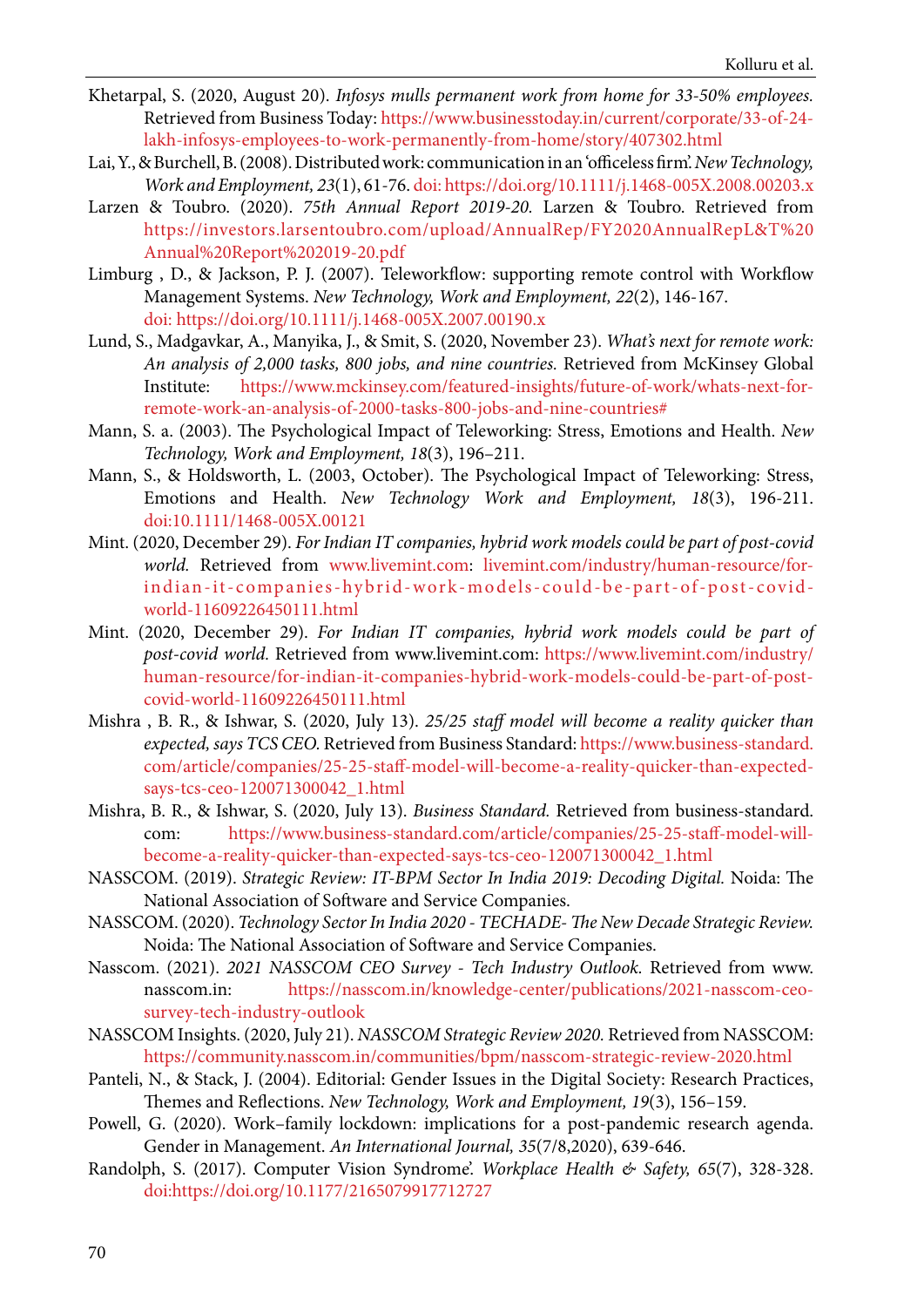- <span id="page-22-0"></span>Redington group. (2021). *Financial Performance Towards Success*. Retrieved from Redington group: [https://redingtongroup.com/india/financials-and-reports/](https://redingtongroup.com/india/financials-and-reports/ )
- Sharma, N. (2020, April 22). *Indian IT Firms' Covid-19 Working Model Is Here to Stay.* Retrieved from Bloomberg: [https://www.bloombergquint.com/coronavirus-outbreak/indian-it](https://www.bloombergquint.com/coronavirus-outbreak/indian-it-  firms-covid-19-working-model-is-here-to-stay )[firms-covid-19-working-model-is-here-to-stay](https://www.bloombergquint.com/coronavirus-outbreak/indian-it-  firms-covid-19-working-model-is-here-to-stay )
- Sharma, N. (2020, September 2). *Reimagining the modern way of working post COVID-19.* Retrieved from HCL: [https://www.hcltech.com/blogs/reimagining-modern-way-working-post](https://www.hcltech.com/blogs/reimagining-modern-way-working-post-  covid-19 )[covid-19](https://www.hcltech.com/blogs/reimagining-modern-way-working-post-  covid-19 )
- Smith, E. (2008). *Using secondary data in educational and social research.* New York: McGraw-Hill Education.
- Taskin, L., & Edwards, P. (2007, October). The Possibilities and Limits of Telework in a Bureaucratic Environment: Lessons From the Public Sector. *New Technology Work and Employment, 22*(3), 105-207. doi:10.1111/j.1468-005X.2007.00194.x
- Tata Consultancy Services. (2016). *Annual Report 2015-2016.* Tata Consultancy Services.
- Tata Consultancy Services. (2017). *Annual Report 2016-2017.* Tata Consultancy Services.
- Tata Consultancy Services. (2018). *Annual Report 2017-2018.* Tata Consultancy Services. Retrieved from https://www.tcs.com/content/dam/tcs/investor-relations/financial [statements/2017-18/ar/annual-report-2017-2018.pdf](https://www.tcs.com/content/dam/tcs/investor-relations/financial   statements/2017-18/ar/annual-report-2017-2018.pdf )
- Tata Consultancy Services. (2019). *Annual 2018-2019.* Tata Consultancy Services. Retrieved from [https://www.tcs.com/content/dam/tcs/investor-relations/financial-statements/2018-19/ar/](https://www.tcs.com/content/dam/tcs/investor-relations/financial-statements/2018-19/ar/  annual-report-2018-2019.pdf ) [annual-report-2018-2019.pdf](https://www.tcs.com/content/dam/tcs/investor-relations/financial-statements/2018-19/ar/  annual-report-2018-2019.pdf )
- Tata Consultancy Services. (2020). *A New Beginning; TCS' Secure Borderless Workspaces™ shows the way*. Retrieved March 6, 2021, from www.tcs.com/: [https://www.tcs.com/](https://www.tcs.com/  tcs-secure-borderless-workspaces-shows-the-way#:~:text=TCS’%20Secure%20  Borde) [tcs-secure-borderless-workspaces-shows-the-way#:~:text=TCS'%20Secure%20](https://www.tcs.com/  tcs-secure-borderless-workspaces-shows-the-way#:~:text=TCS’%20Secure%20  Borde) [B orderless%20Workspaces%E2%84%A2%20\(SBWS%E2%84%A2\)%20is%20](https://www.tcs.com/  tcs-secure-borderless-workspaces-shows-the-way#:~:text=TCS’%20Secure%20  Borde) [a,ecosystem%20to%20maximize%20business%20opportunities.](https://www.tcs.com/  tcs-secure-borderless-workspaces-shows-the-way#:~:text=TCS’%20Secure%20  Borde)
- Tata Consutancy Services. (2020). *TCS Annual Report 2019-20.* Tata Consultancy Services. Retrieved from file:///C:/Users/kumutha/Downloads/annual-report-2019-2020.pdf
- Tech Mahindra. (2017). *Annual Report 2016-2017.* Tech Mahindra. Retrieved from [https://www.](https://www.  mahindra.com/resources/pdf/listed-companies/techm-annual-report-fy16-17.pdf ) [mahindra.com/resources/pdf/listed-companies/techm-annual-report-fy16-17.pdf](https://www.  mahindra.com/resources/pdf/listed-companies/techm-annual-report-fy16-17.pdf )
- Tech Mahindra. (2018). *Annual Report 2017-2018.* Tech Mahindra. Retrieved from [https://www.](https://www.  mahindra.com/resources/investor-reports/FY18/Announcements/Mahindra-and-  Mahindra-Ann) [mahindra.com/resources/investor-reports/FY18/Announcements/Mahindra-and-](https://www.  mahindra.com/resources/investor-reports/FY18/Announcements/Mahindra-and-  Mahindra-Ann)[Mahindra-Annual-Report-2017-2018.pdf](https://www.  mahindra.com/resources/investor-reports/FY18/Announcements/Mahindra-and-  Mahindra-Ann)
- Tech Mahindra. (2019). *Annual Report 2018-2019.* Tech Mahindra. Retrieved from [https://](https://  techwebstorage.blob.core.windows.net/content/static/img/pdf/Tech-Mahindra-integrated-  Report-2018-19.pdf ) [techwebstorage.blob.core.windows.net/content/static/img/pdf/Tech-Mahindra-integrated-](https://  techwebstorage.blob.core.windows.net/content/static/img/pdf/Tech-Mahindra-integrated-  Report-2018-19.pdf )[Report-2018-19.pdf](https://  techwebstorage.blob.core.windows.net/content/static/img/pdf/Tech-Mahindra-integrated-  Report-2018-19.pdf )
- Tech Mahindra. (2019, February 11). *Reduction in Greenhouse Gas Emissions by 2030 and 50% by 2050.* Retrieved from Tech Mahindra: [https://www.techmahindra.com/en-in/tech](https://www.techmahindra.com/en-in/tech-  mahindra-commits-to-22-percent-reduction-in-greenhouse-gas-emissions-by-2030-and-  50-percent-by-2050/#:~:text=Dallas%2C%20New%20Delhi%20%E2%80%93%20  February%2011,from%20a%202016%20base%2Dyear. )[mahindra-commits-to-22-percent-reduction-in-greenhouse-gas-emissions-by-2030-and-](https://www.techmahindra.com/en-in/tech-  mahindra-commits-to-22-percent-reduction-in-greenhouse-gas-emissions-by-2030-and-  50-percent-by-2050/#:~:text=Dallas%2C%20New%20Delhi%20%E2%80%93%20  February%2011,from%20a%202016%20base%2Dyear. )[50-percent-by-2050/#:~:text=Dallas%2C%20New%20Delhi%20%E2%80%93%20](https://www.techmahindra.com/en-in/tech-  mahindra-commits-to-22-percent-reduction-in-greenhouse-gas-emissions-by-2030-and-  50-percent-by-2050/#:~:text=Dallas%2C%20New%20Delhi%20%E2%80%93%20  February%2011,from%20a%202016%20base%2Dyear. ) [February%2011,from%20a%202016%20base%2Dyear.](https://www.techmahindra.com/en-in/tech-  mahindra-commits-to-22-percent-reduction-in-greenhouse-gas-emissions-by-2030-and-  50-percent-by-2050/#:~:text=Dallas%2C%20New%20Delhi%20%E2%80%93%20  February%2011,from%20a%202016%20base%2Dyear. )
- Tech Mahindra. (2020). *Annual Report 2019-2020.* Tech Mahindra. Retrieved from [https://cache.](https://cache.  techmahindra.com/static/img/pdf/Annual-Report.pdf ) [techmahindra.com/static/img/pdf/Annual-Report.pdf](https://cache.  techmahindra.com/static/img/pdf/Annual-Report.pdf )
- The Hindu BusinessLine. (2020, August 14). *How the IT sector has emerged as a pillar of modern India.* Retrieved from The Hindu BusinessLine: [https://www.thehindubusinessline.com/](https://www.thehindubusinessline.com/  news/national/how-the-it-sector-has-emerged-as-a-pillar-of-modern-india/  article32357389.ece ) [news/national/how-the-it-sector-has-emerged-as-a-pillar-of-modern-india/](https://www.thehindubusinessline.com/  news/national/how-the-it-sector-has-emerged-as-a-pillar-of-modern-india/  article32357389.ece ) [article32357389.ece](https://www.thehindubusinessline.com/  news/national/how-the-it-sector-has-emerged-as-a-pillar-of-modern-india/  article32357389.ece )
- The News Minute. (2021, February 16). *Indian IT sector to add 1.38 lakh employees in FY21: NASSCOM.* Retrieved from The News Minute: [https://www.thenewsminute.com/article/](https://www.thenewsminute.com/article/  indian-it-sector-add-138-lakh-employees-fy21-nasscom-143545 ) [indian-it-sector-add-138-lakh-employees-fy21-nasscom-143545](https://www.thenewsminute.com/article/  indian-it-sector-add-138-lakh-employees-fy21-nasscom-143545 )